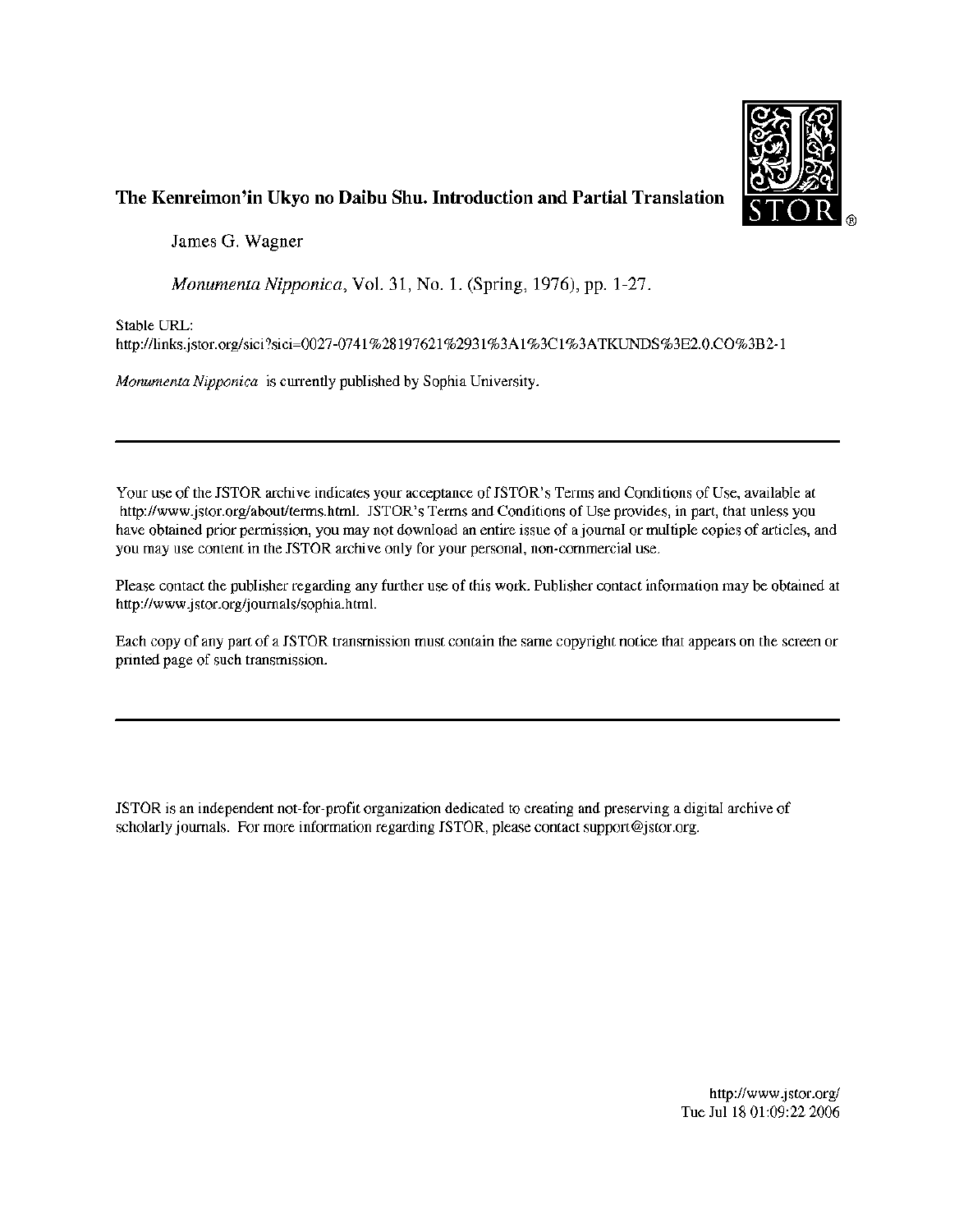# The Kenreimon'in Ukyō no Daibu Shū

### Introduction and Partial Translation

#### by James G. Wagner

HE Kenreimon'in Ukyō no Daibu Shū,<sup>1</sup> or 'The Collection of Lady Kenreimon'in Ukyō no Daibu', is a somewhat disjointed work, a combination of diary and collection of tanka poems with prose contexts. As is true of most court ladies, very little is known about the life of its author, Kenreimon'in Ukyō no Daibu (or simply Ukyō no Daibu).<sup>2</sup> It appears that she was born about 1157<sup>3</sup> to Fujiwara no Koreyuki<sup>4</sup> and Yūgiri,<sup>5</sup> the daughter of Omiwa no Motomasa.' Neither of her parents was of any particular social consequence, but both were born into families long connected with the arts.

Her father was descended from the founder of the Sesonji' school of calligraphy, Fujiwara no Yukinari (Kazei),8 and was himself a skilled calligrapher. He was also a musician and a scholar, known principally for his Genji Monogatari Shaku,<sup>9</sup> the earliest known commentary on the great novel. Ukyd no Daibu's maternal grandfather, Omiwa no Motomasa, was a prominent flautist serving, as the Omiwa family traditionally had, in the Bureau of Music.<sup>10</sup> His daughter Yūgiri was a musician in her own right, being a renowned performer on the thirteenstringed zithern.<sup>11</sup> Her reputation was sufficiently high for her to have taught a number of important pupils, among whom was Ukyō no Daibu's father. It is not surprising, then, that the offspring of two such people should also have had an

THE TRANSLATOR would like to thank Professor  $|1970, pp. 9-110$ . Robert H. Brower, The University of Michigan, for the many hours spent in examining this translation and for his numerous invaluable suggestions.

1 建禮門院右京大夫集

2 For a detailed discussion of some of the problematic aspects of her life, see Hon'iden problematic aspects of her life, see Hon'iden<br>Shigeyoshi 本位田重美, *Hyōchū Kenreimon'in*<br>Ukyō no Daibu Shū Zenshaku 評註建礼門院右京大 Ukyō no Daibu Shū Zenshaku 評註建礼門院右京大 夫集全釈, Musashino Shoin 武蔵野書院, 1950,<br>pp. 6-82, and Tomikura Tokujirō 冨倉徳次郎,  $\bar{O}$ chō no Hika: Kenreimon'in Ukyō no Daibu  $\pm$ 朝の悲歌: 建礼門院右京大夫, Kobundo 弘文堂,

<sup>3</sup> Hon'iden, pp. 20-1, states that her birth was probably no Jater than 1158 and possibly no earlier than 1156, but the evidence is extremely circumstantial.

4 藤原伊行, c. 1128-1175. Hon'iden, pp. 15-6.

 $5 \times$   $\frac{1124}{-c}$ . 1179. Hon'iden, pp. 7-19.

- 6 大神基政, 1079-1138. 7 世尊寺
- 8 藤原行成, 972-1027.
- 9 源氏物語釋.
- 10 Gagakuryō 雅樂寮
- 11 So no koto 箏の琴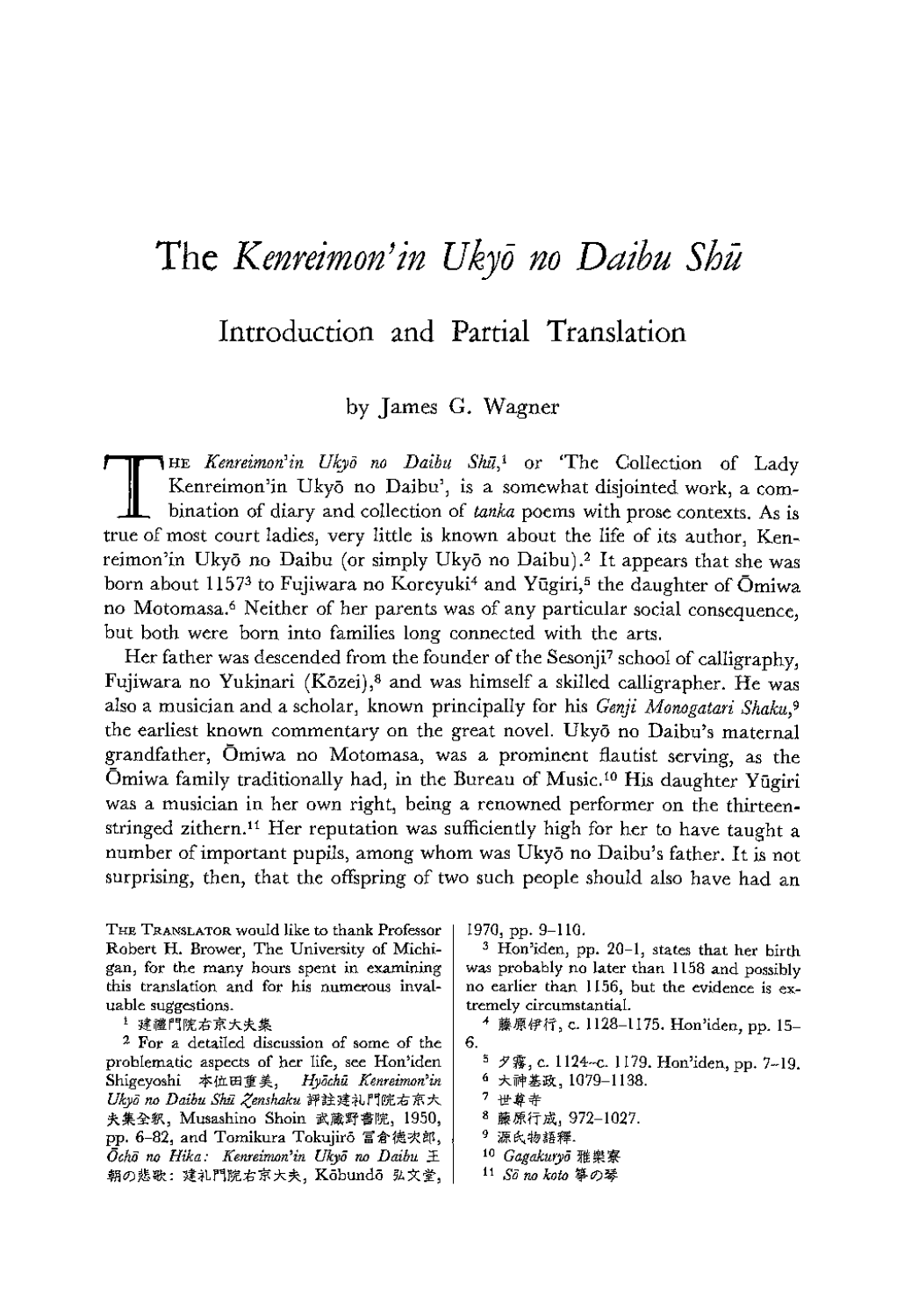artistic bent. Ukyō no Daibu was, it seems, highly regarded for her calligraphy and for her ability on the zithern, both of which skills must have served her well when she went to court.

Ukyé no Daibu probably entered the service of the consort of Emperor Takakura,<sup>12</sup> Taira no Tokushi<sup>13</sup> (later Kenreimon'in), about the year 1173. From the headnote to the second poem of her collection,<sup>14</sup> we know that she was at court on New Year's Day 1174, and it is unlikely that she had been there for long. It was at this time that she acquired the name by which she is now known, although its origin is somewhat unclear.<sup>15</sup> The first element of Kenreimon'in Ukyō no Daibu is, of course, the  $ing\bar{\sigma}^{16}$  of Tokushi, but the second part is problematical. However, since Koreyuki's grandfather and other relations held the office of Ukyõ no Daibu (Intendant of the Right Division of the Capital), it seems reasonable to assume that Koreyuki, too, possessed the title at one time and that it is from her father that Ukyō no Daibu derived her name.<sup>17</sup>

Although Ukyé no Daibu's court service lasted less than six years, it was, judging from her poetry collection, the period which influenced her most profoundly. In the retinue of the Imperial Consort, she came to know the Taira courtiers and ladies in all their splendor, while their fortunes werestill on therise. There she met the many friends whose loss during the Gempei War would grieve her so deeply. And there she fell in love with Taira no Sukemori<sup>18</sup>, the man whose memory she treasured for the rest of her life.

Their relationship was far from perfect. It appears, at least from Ukyō no Daibu's point of view, that Sukemori treated her rather badly. For a time she took up with the painter and poet Fujiwara no Takanobu,<sup>19</sup> but as Sukemori's situation became more and more precarious, he and Ukyō no Daibu were again drawn together. Once the Taira had left the Capital, Ukyō no Daibu was deprived of the object of her affection, but despite his absence, or perhaps because of it, her love for him seems to have grown deeper. After Sukemori's death, her grief and idealized love mingled with her sadness at the passing of her youth and of a more gracious age. Her grief seems actually to have sustained her. Mourning for Sukemori and for a vanished world became her sole raison d'être, giving her life a sense of meaning and worth.

12 高倉天皇, r. 1169-80.

13 平德子

14 Poems from the Ukyō no Daibu Shū are numbered asin the text published in Hisamatsu Sen'ichi 久松潜一 et al., ed., Heian Kamakura Shikashū 平安鎌倉私家集 (NKBT, 80), Iwanami Shoten, 1964, pp. 415-511.

<sup>15</sup> Interestingly enough, we know from her poetry collection that Kenreimon'in Ukyé no Daibu is the name by which she wished to ho Danbu is the hame by which she wished to<br>be known to posterity. See her exchange of<br>poems with Fujiwara no Teika 藤原定家 at the time of the compilation of the Shinchokusenshu **新**勅選集, poems 358 & 359.

16 院號, retirement name.

<sup>17</sup> Tomikura, p. 25. See, however, Hon'iden, pp. 21-32, for an interesting but highly speculative theory that Ukyō no Daibu received her name because she was the adoptive daughter of the great poet Fujiwara no Shunzei 藤原俊成, who was Intendant of the Right Division of the Capital at the time of her entry into court society.

18 平資盛, d. 1185.

19 藤原隆信, 1142-1205.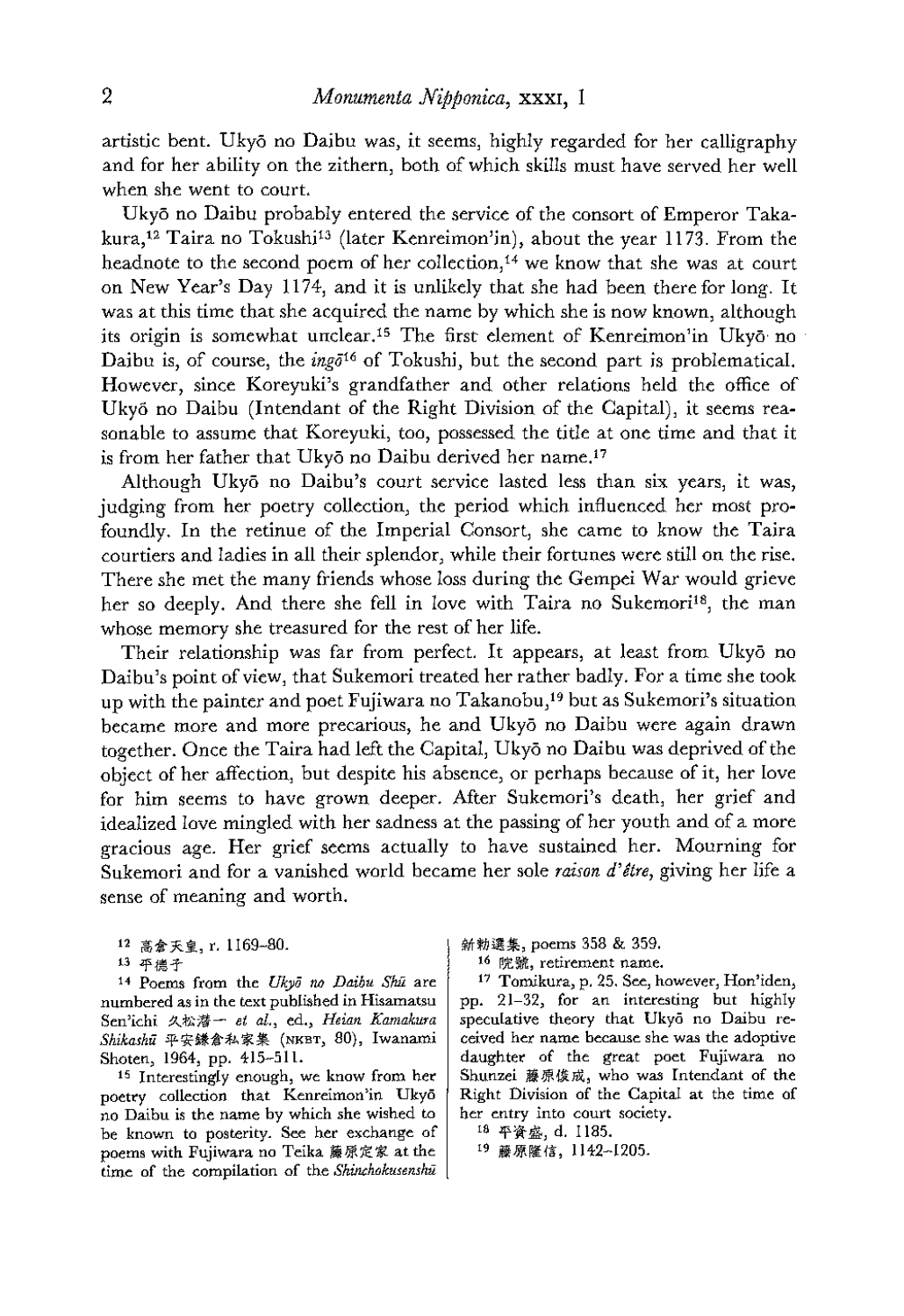Ukyé no Daibu was eventually forced to withdraw from court service, probably sometime in 1178 for we know that she was absent from the rituals surrounding the birth of the future Emperor Antoku<sup>20</sup> in the eleventh month of that year.<sup>21</sup> That she was unwilling to retire is clear, $22$  but her reasons for leaving are not. Although one can imagine a number of scandalous possibilities, it seems most likely that since her mother died in the following year, Ukyō no Daibu was prompted to return home by her mother's illness.<sup>23</sup>

From the time of her withdrawal from Tokushi's service until her return to court seventeen years later, very little is known of her activities or whereabouts. Shortly after her mother's death, Ukyō no Daibu moved from Higashiyama to Nishiyama and at some time lived with her brother, the priest Son'en, in his quarters at Hosshaji.24 After the Gempei War, probably in 1186, she visited Kenreimon'in at Ohara and subsequently went on a pilgrimage to Sakamoto on Mt Hiei. But that is all that we know.

About the year 1195, Ukyō no Daibu returned to court, entering the service of Emperor Go-Tobaat the relatively advanced age of thirty-eight.25 She remained in his retinue at least until after his abdication, but how long after is not known. Except for isolated incidents noted in her poetry collection, the remaining thirtyseven or more years of her life are a virtual blank. The date of her death is unknown, but from an exchange of poems with Fujiwara no Teika at the timeof the compilation of the ninth imperial anthology, the Shinchokusenshu (poems 358  $\&$ 359), we know that Ukyé no Daibu wasstill alive in 1232 at the unusually old age of seventy-five.

The three-quarters of a century spanned by Ukyō no Daibu's life was one of the most tumultuous and eventful periods in Japanese history. Around the time of her birth, the powerof provincial warrior families to interfere in central affairs was beginning to become quite evident (witness the Hōgen and Heiji disturbances). By the time of her death, the lines of authority had been thoroughly redrawn. The centuries-old central governing structure had been challenged by a provincial warrior organization, and the nobility had. discovered itself powerless to resist its own forced separation from control of its sources of economic power. A military regime, organized along non-traditional lines and with its own clearly defined jurisdictions, had been established, and the locus of power (if not of prestige) was shifted to the East for the next century.

By the time Ukyō no Daibu entered court service, the Taira, through the efforts of Kiyomori,<sup>27</sup> had risen to heights of power and status unprecedented for

| <sup>20</sup> 安德天皇, r. 1180-85.                   | in the autumn of 1195, while Tomikura, p.         |
|---------------------------------------------------|---------------------------------------------------|
| $21$ See poem 125: Hisamatsu, p. 444.             | 199, gives 1194.                                  |
| $22$ See poem 123: ibid., p. 444.                 | <sup>26</sup> Murai Jun 村井順, Kenreimon'in Ukyō no |
| $23$ Hon'iden, pp. 56-7.                          | Daibu Shū Hyōkai 建礼門院右京大夫集評解,                     |
| 24 算圆, fl. c. 1175; 法性寺.                          | Yūseidō 有精堂, 1971, p. 215. At that time she       |
| <sup>25</sup> 後鳥羽天皇, r. 1183-95; Hon'iden, p. 40, | was known as Ichi no In no Ukyō no Daibu.         |
| suggests that she entered the Emperor's service   | 27 平清盛, 1118-81.                                  |
|                                                   |                                                   |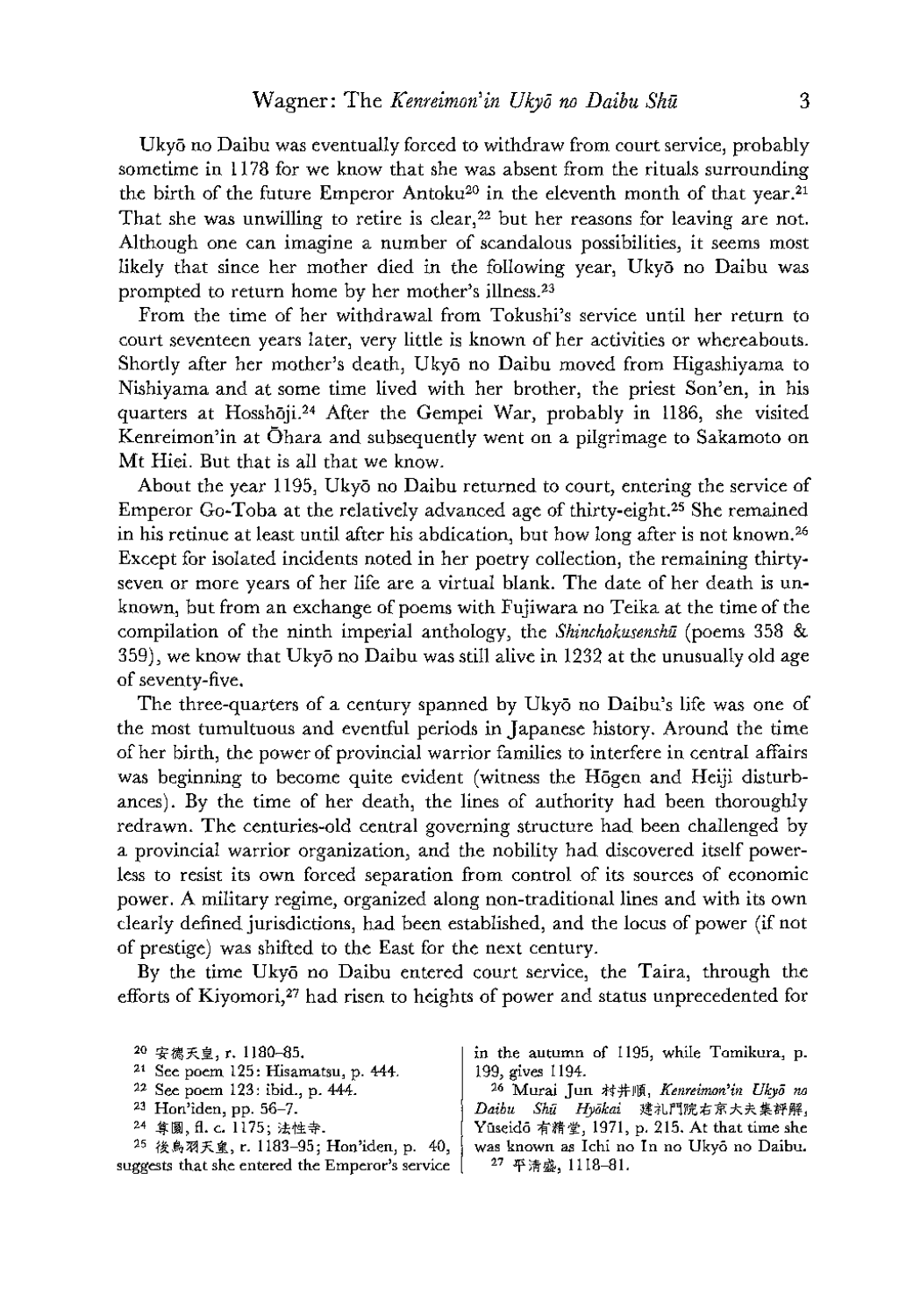a warrior family. Kiyomori had been appointed to (and subsequently retired from) the exalted office of prime minister, $28$  his daughter was consort to the reigning emperor, and Kiyomori was soon to become the grandfather of a crown prince.

However, Kiyomori was growing restive in his client status to the cloistered emperor Go-Shirakawa.<sup>29</sup> Furthermore, the configuration of power and interests that had brought the retired emperor and the Taira together a decade before had changed, and Kiyomori and Go-Shirakawa were now in opposition. In 1179, in response to a number of pressures, Kiyomori executed a coup d'état, placing the retired emperor under house arrest and eliminating ali opposition from the ranks of the court bureaucracy. In the following year, his grandson became emperor, and Kiyomori's position appeared unassailable. However, before his death in 1181, Kiyomori was to witness the beginning of the collapse of his family's fortunes.

In 1180 Minamoto no Yoritomo<sup>30</sup> called for the chastisement of the Taira and began organizing a military governing body based on his personal confirmation of lands and titles. Yoritomo's actions in the Kanto in turn sparked local uprisings against central authority throughout the country. The Taira were unable, through the traditional structure of government to which their power was tied, to appeal to provincial discontents. Having neither adherents in the Capital nor a secure power base in the provinces, they found their own resources inadequate to combat the depredations of rebellious warriors or the advances of the Minamoto. In 1183 the Taira, with the child-emperor Antoku, fled the Capital before the forces of Kiso no Yoshinaka.<sup>31</sup> After a disastrous defeat at Ichinotani in 1184, they wandered here and there about the Inland Sea until their final destruction at Dannoura in the third month of 1185.

Compared to the massive release of anti-government and anti-authoritarian energies of the Gempei War period and the subsequent reordering of society, the battles between the Minamoto and the Taira were of little importance. In fact the struggle between the two families was marked by a distinct lack of interest in actual confrontation. Nonetheless, these campaigns have inspired an enormous body of literature, including at least three military tales (gunki monogatari), numerous noh, jõruri, and kabuki plays, and countless songs and ballads of all kinds. The rapid rise and dizzying fall of one family's fortunes and the pitting of courtiers (though, in fact, the Taira were mere upstart provincials) against rude, uncultured Eastern warriors have provided aimost limitless material for literary invention.

Differing from these works are the diaries, memoirs, and poetry collections, such as the Ukyō no Daibu Shū, in which the authors react not to monumental political and social changes or, again, to the workings of karma, but to very personal sorts of misfortune: the passing of a period of excitement and beauty in their NetHrom.<br>Differing from the<br>ch as the *Ukyō no*<br>blitical and social cond sorts of misfort<br><sup>28</sup> *Daijōdaijin* 太政大臣<br><sup>29</sup> 後白河天皇, r. 1155

| <sup>28</sup> Daijodaijin 太政大臣  | 30 源賴朝, 1147-99.  |
|---------------------------------|-------------------|
| <sup>29</sup> 後白河天皇, r. 1155-8. | 31 木留義仲, 1154-84. |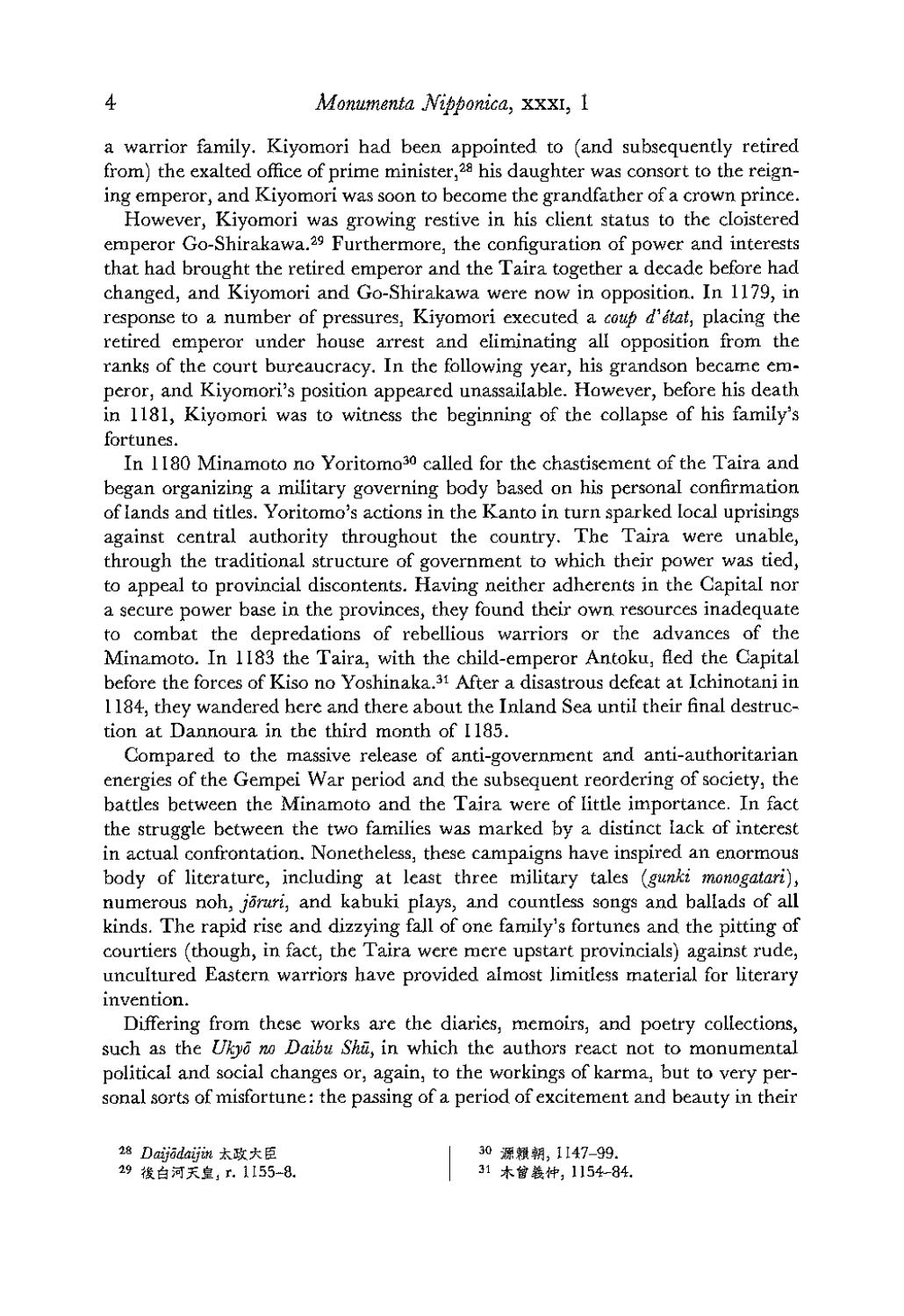own lives, the loss of friends, and, in the case of Ukyō no Daibu, the death of her by then idealized lover.

The Kenreimon'in Ukyō no Daibu Shū is a so-called 'personal poetry collection',  $32$ containing 359 fanka poems and their headnotes. Of these, 305 are Ukyd no Daibu's own compositions, and the remaining fifty-four are by twenty-six other individuals. The poems are arranged not in the conventional sequence of seasonal, love, and miscellaneous poems, but roughly in the order of their composition, with the exception of the first and last poems, which provide a kind of introduction and conclusion for the collection as a whole. About one hundred poems, most of them in a half-dozen or so groups, either lack headnotes altogether or are prefaced only by conventional topics.<sup>33</sup> For the most part, however, the headnotes are more elaborate, on occasion running to several hundred words in length. In fact, the longer headnotes quite overshadow the poems they are meant to introduce. A series of such headnotes reads as an extended passage of prose interspersed with poems, giving Ukyō no Daibu's poetry collection the feeling, at times, of a diary or memoir. This characteristic accounts for the fact that the work is often classified under the generic heading of nikki, or 'diary', since it is in many ways comparable to examples such as the Izumi Shikibu Nikki, the Sanuki no Suke no Nikki,<sup>34</sup> and the like.

The contents of the collection can be divided into four major sections. The first deals, after the introductory poem, with incidents and ceremonies at Court and with Ukyé no Daibu's love affairs. The following section (poems 123 to 203), beginning with her withdrawal from court service, contains poems written on the occasion of her mother's death and at various stages in her relationship with Sukemori, and concludes with the death of ex-Emperor Takakura.If, in contrast to the general brightness and youthfulness of the first section, the second gives way to a darker mood, then the third is virtually black and sodden with tears of sorrow and self-pity. This section (204 to 321), which includes the portion translated below, concerns Sukemori's death, the misfortunes of Ukyo no Daibu's friends during the Gempei War and its aftermath, her visit to Ohara, and her pilgrimage. This is followed by <sup>a</sup> numberofmiscellaneous poems, and the section concludes with the fifty-one Tanabata poems. The final section, apparently written some years later, concerns her return to court andisolated incidents of her middle years, and is characterized by a softer and more reflective grief and longing for the past. The collection ends with a concluding poem and the above-mentioned poetic exchange with Teika in about 1232, which was appended many years later.

Because of the existence of the introductory and concluding poems, scholars agree that Ukyō no Daibu undoubtedly edited her poetry collection herself.

 $23$  Dai 题. Notable among such groups is a |  $34$  和泉式部日記, 讃岐典侍日記. very long series of 5] paems composed on,

<sup>32</sup> Shikashit RR Tanabata, nos. 271-321: Hisamatsu, pp. 491-9.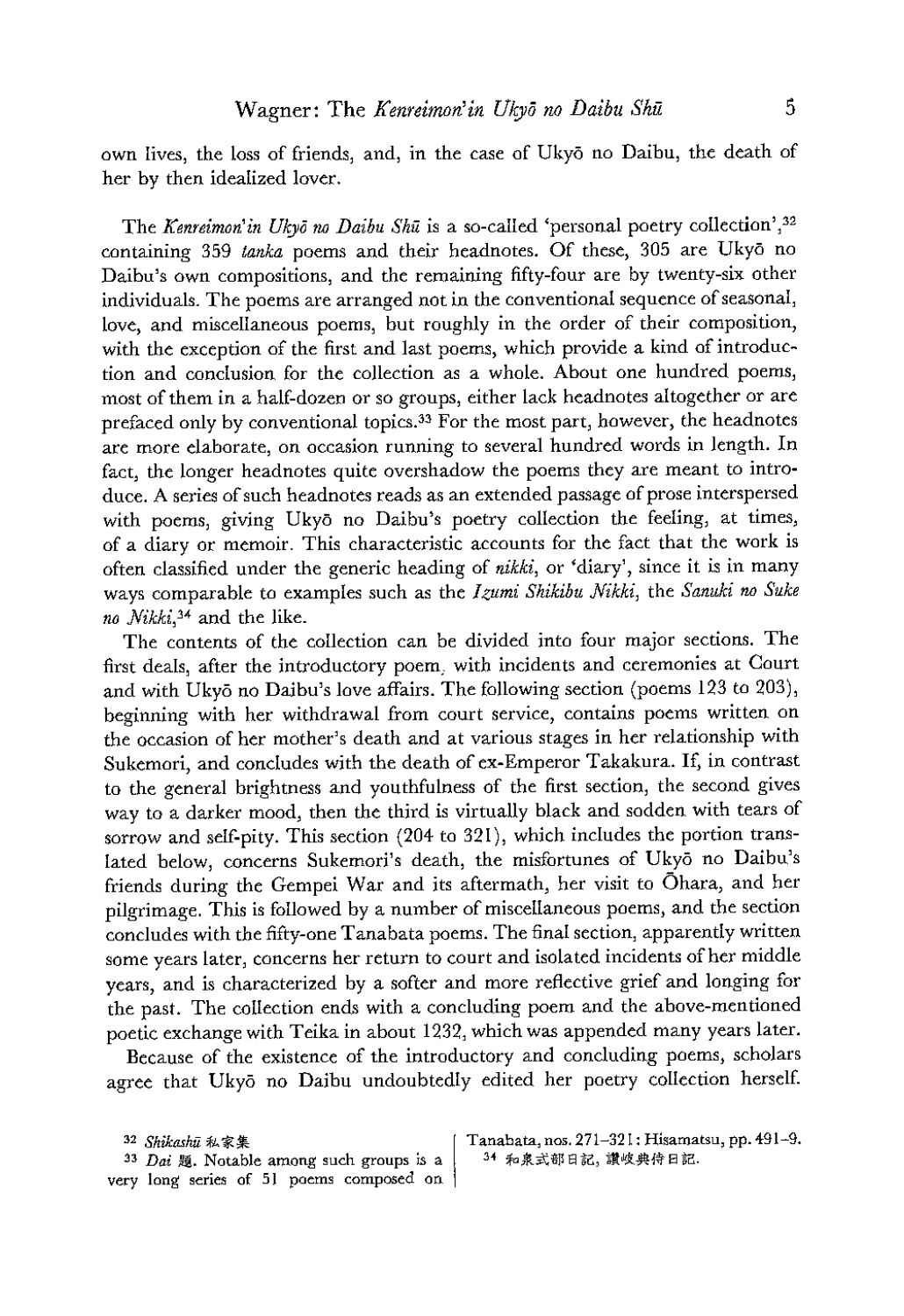The poems, we know, were composed over a period of nearly sixty-five years, the earliest (72 & 73) being written no later than 1169,35 and the latest no earlier than 1232. The dates of the headnotes and the date and manner of compilation remain, however, in some doubt. The various arguments for this date or that seem to ignore the fact that we have no way of knowing whether Ukyō no Daibu's memory was reliable or not, and that older people often have a clear recollection of their younger days, whereas they may be quite confused about the present. Further, Uky6 no Daibu, like nearly every other writer of memoirs or a diary, East or West, probably used her imagination to fill in the gaps in her memory and rearranged or altered some events to suit her purposes. Indeed, it is remotely possible that a good deal of the prose matter is pure invention. After all, this poetic diary, though to an extent autobiographical, is not necessarily a true and complete record of Ukyō no Daibu's life.<sup>36</sup>

Nonetheless, with these reservations in mind, it is plausible to assume that the Ukyō no Daibu Shū is based on a body of poems which Ukyō no Daibu had gathered over the years and that the headnotes were either revised or added at a later time. From internal evidence and other factors, Hon'iden has concluded that the first three sections were brought together in 1188 or 1189.37 As is true of a number of diaries and poetry collections, poems and recollections of various incidents were subsequently added from time to time, thus accounting for the lack of continuity and the significant time gaps which characterize the final section of the Ukyō no Daibu Shū. Because, among other reasons, there is no mention of the Jokyi Incident of 1221, it appears that Ukya no Daibu probably completed her collection sometime between 1213 and 1218.<sup>38</sup> Nakamura Shin'ichirō would like to believe that at the time of the compilation of the Shinchokusenshū, Ukyō no Daibu revised her entire collection before sending it to the editor Teika for consideration,<sup>39</sup> but, of course, there is no way of telling what sort of revisions might have taken place or when. It seems most likely that Ukyō no Daibu finished work on her collection during the Kempō<sup>40</sup> era, when she was in her late fifties or early sixties.

It was mentioned above that Ukyé no Daibu's poetry collection, while having autobiographical elements, is not necessarily a true record of her life. Neither is it an assemblage of what she probably considered her best poems from various poetry contests and hundred-poem sequences. What, then, were the principles on which her selection was based? Why choose these particular poems?

The best answer (though not a very precise one) can perhaps be foundin her poetry collection itself. First the headnote to her introductory poem:

 $35$  Murai, p. 5; Tomikura, p. 24.  $|$   $39$  Nakamura Shin'ichiró 中村真一郎, Ken-36 Tomikura p. 137. <br>
37 Hon'iden, pp. 65–70. <br>
37 Hon'iden, pp. 65–70. <br>
37 Hon'iden, pp. 65–70. <br>
37 Hon'iden, pp. 65–70. 詩人選, 13), Chikuma Shobō 筑摩書房, 1972,  $38$  Tomikura, p. 132, opts for the earlier p. 9. date, while Hon'iden, p. 67, believes that it  $\begin{bmatrix} 1 & 40 \end{bmatrix}$  #  $\mathcal{R}$ , 1213-9. was compiled around 1217-8.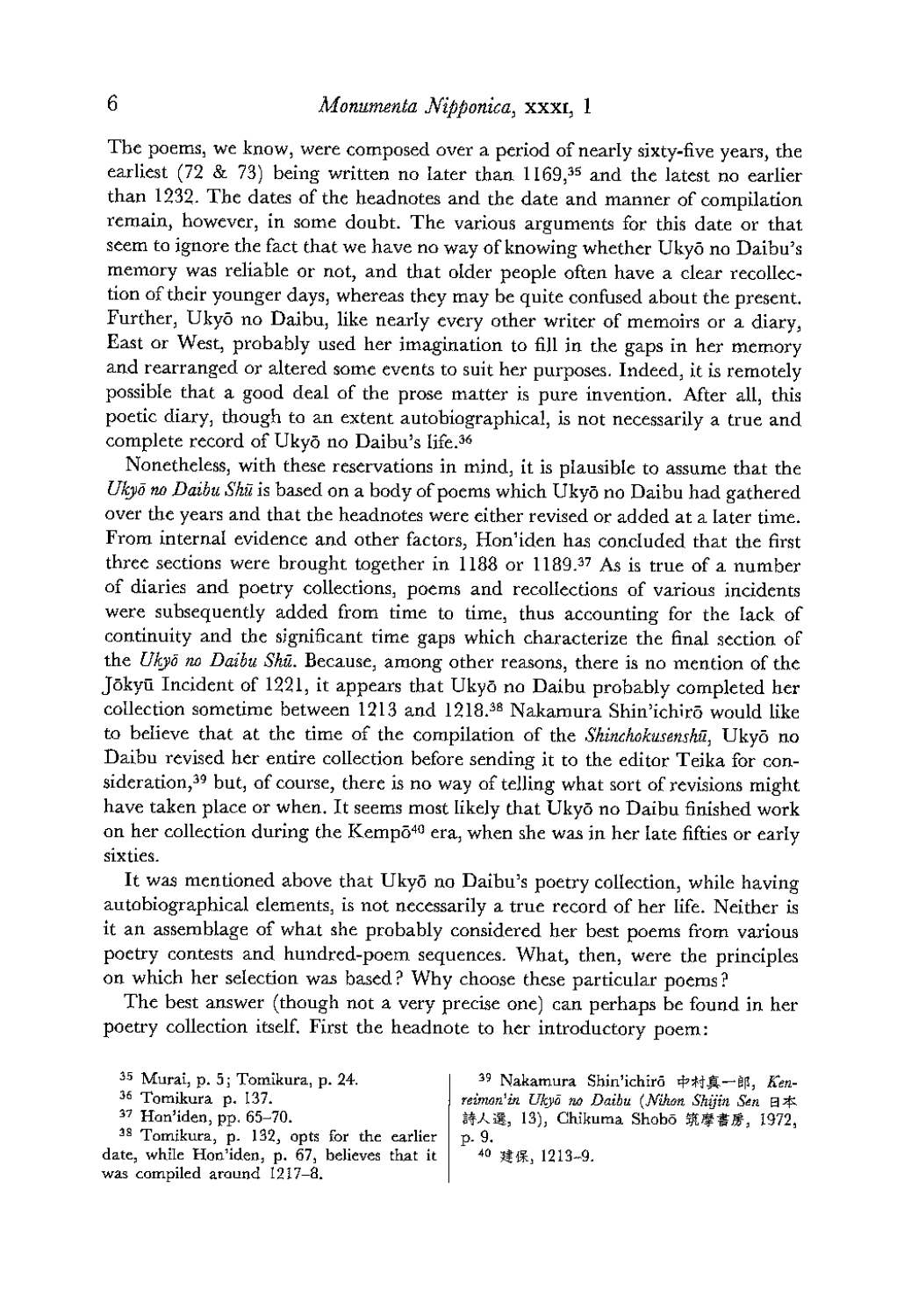Personal poetry collections are things poets write. That is not what this is at all. Rather, <sup>I</sup> have simply written down, for my eyes aloneto see, how <sup>I</sup> remember feeling at various times when I have been moved or saddened or have found something difficult to forget.

And from the headnote to her concluding poem:

While fated to have none but sad memories, the years of my life have piled up. As I pass the days in useless idleness, I have written down, a little at a time, these things which have come to mind.<sup>41</sup>

Here, then, is the avowed principle that guided her selection. Incidents and their attendant emotions rather than the poems written upon them were most important to her. This explains the inclusion of a great many mediocre poems and the preeminent position of the headnotes. It also helps to explain the fragmented and disjointed quality of the work.

Ukyé no Daibu's poetry collection has been called a record of her pure love for Sukemori. While this and a vague sense of Joss and of the passage of time appear throughout the work, these themes do not give it a feeling of unity. Sections unrelated to Sukemori and the Taira occur frequently. The portion of the work translated below exhibits more thematic (if not narrative) cohesiveness than most other parts of the collection. Nevertheless, various sections, such as Ukyd no Daibu's appreciation of a starlit sky in poem 251 and its headnote, although probably in chronologically correct position, have no evident connections with the poems that precede and follow them. This factor distinguishes the Ukyō no Daibu Shū from works of the nikki genre, such as the Kagerō Nikki<sup>42</sup> and the Izumi Shikibu Nikki, which focus more consistently on a single theme. However, as mentioned before, the length of the headnotes has caused somescholars to hesitate to classify the Ukyō no Daibu Shū as a personal poetry collection. They have instead isolated it in a class of its own as a somehow unique specimen. Thisis difficult to accept. If one must categorize, it is perhaps best to call the Uky<sub> $\bar{o}$ </sub> no Daibu Shu a personal poetry collection which partakes of various aspects of the diary-memoir genre, thus placing it squarely within the nikki tradition.

Ukyé no Daibu's poetry has very little to do with the poetic developments of the twelfth and early thirteenth centuries, and consequently has distressed the literary historians by refusing to be neatly categorized. The standard histories of Japanese literature tend to place Ukyō no Daibu in a class by herself, treating her poetry style as an intensely individual development. Of course, there is no need to do this. It is simply that Uky6 no Daibu was a mediocre poet in an age of poetic giants. She seems to show no interest in the developing ideals of 'mystery and depth' ( $y\bar{u}gen$ ) and 'ethereal charm' ( $y\bar{v}en$ )<sup>43</sup> of Shunzei<sup>44</sup> and Teika, nor does she possess the wit or verbal dexterity prized by the early classical poets. Her

<sup>&</sup>lt;sup>41</sup> Hisamatsu, pp. 415 & 510.  $1^{43}$  幽玄,妖艶 <sup>40</sup> Me Biz <sup>44</sup> BR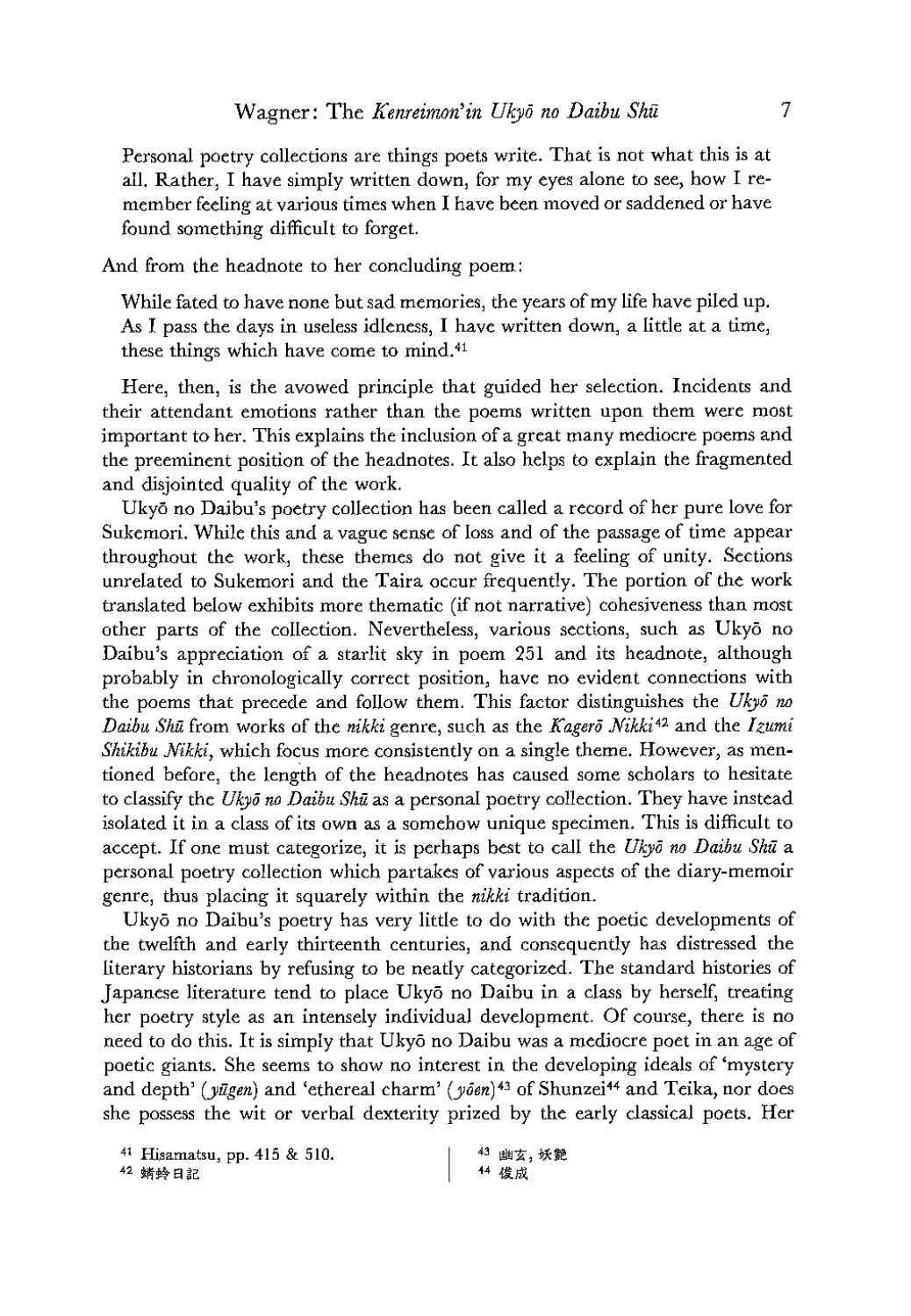compositions are, in general, unadorned, uncomplicated, and quite conventional. At the same time, the very prosaic, flat effect of some of her poems is similar to poetic effects deliberately cultivated a century later by the innovating Kyégoku-Reizei<sup>45</sup> court poets. In this sense, she occasionally shows herself to be a precursor of later dominant trends in poetry. (See, for example, poems 237, 244, & 250.)

The fact that Ukyō no Daibu went to the trouble of compiling a poetry collection seems to indicate that, in spite of her protestations to the contrary, she considered her poetry to be of some importance. There is no indication, however, that her contemporaries shared her opinions. In spite of her connections with Shunzei and his family, none of her poems was selected for inclusion in either the Senzaishū or the Shinkokinshū.<sup>46</sup> It was not until the end of her life, when Teika's own tastes had turned from the  $p\bar{u}q\bar{e}n$  and  $p\bar{e}n$  ideals to a less complex style, that any of her poems were included in an imperial anthology.<sup>47</sup> After the development of the late classical style of court poetry, with its emphasis on surface simplicity, minute observation, and makoto,4® Uky6 no Daibu's poetry became more highly valued. And not surprisingly, although she lacks the characteristic intensity of late classical poetry, her simple, declarative style, her deep involvement with her subject matter, and, at her best, her discovery of a new observed truth seem to have appealed to the Kyōgoku-Reizei poets. This is evidenced by the large number of her poems included in the fourteenth and seventeenth imperial anthologies, the Gyokuyōshū and the Fūgashū.

Modern Japanese critics, too, seem to be attracted to the quality of makoto in her poetry, but makoto in the modern sense of 'sincerity'. Most scholars admit that her poems are not very good, that they are weak, prosy, flat, and frequently as uninteresting as, to borrow the Japanese phrase, chewing on sand.4? Nevertheless, in the simplicity and lack of verbal dexterity of these poems, these critics find an absence of artificiality, and an honesty and sincerity which appeal to them.

However, for these scholars and, one suspects, all readers, the primary value of the Ukyō no Daibu Shū lies not in the poems but in their headnotes. Ukyō no Daibu's prose style is described as simple, artless, straightforward, and unembellished,<sup>50</sup> but it is also considered to have a certain gentleness and, above all, purity.

The surface simplicity and purity are deceptive, however, and should not be

46 千載集, 新古今集

<sup>47</sup> Her poems eventually appeared 23 times in various imperial anthologies: two in Shin chokusenshū (nos. 844 & 1100); ten in Gyokuyōshū<br>玉葉集 (nos. 1541, 1652, 1751, 1834, 1918,<br>2151, 2340, 2341, 2403 & 2485); six in Fūgashū<br>風雅集 (nos. 173, 1452, 1905, 1996, 1997 & 2175); one in *Shinsenzaishū* 新千載集 (no. 1888); one in Shinshuishu 新拾遺集 (no. 707); one in Shingashūishū 新後拾遺集 (no. 72); and two in

Shinshokukokinshū 新織古今集 (nos. 1570 & 2031).

- $48$  眞, 'truth', 'verisimilitude'.<br>  $49$  Murai, p. 2.
- 

<sup>50</sup> Ikeda Kikan calls her prose style 'com monplace' in comparison with that of Murasaki Shikibu 紫式部 and Sei Shōnagon 清少納言: Ikeda Kikan 池田龜鑑, 'Kenreimon'in Ukyō no Daibu no Kotodomo' 建禮門院右京大夫の<br>ことども, in Kokugo to Kokubungaku 國語と國文學 1x, 8 (August 1932), p. 178.

<sup>45</sup> 京極冷泉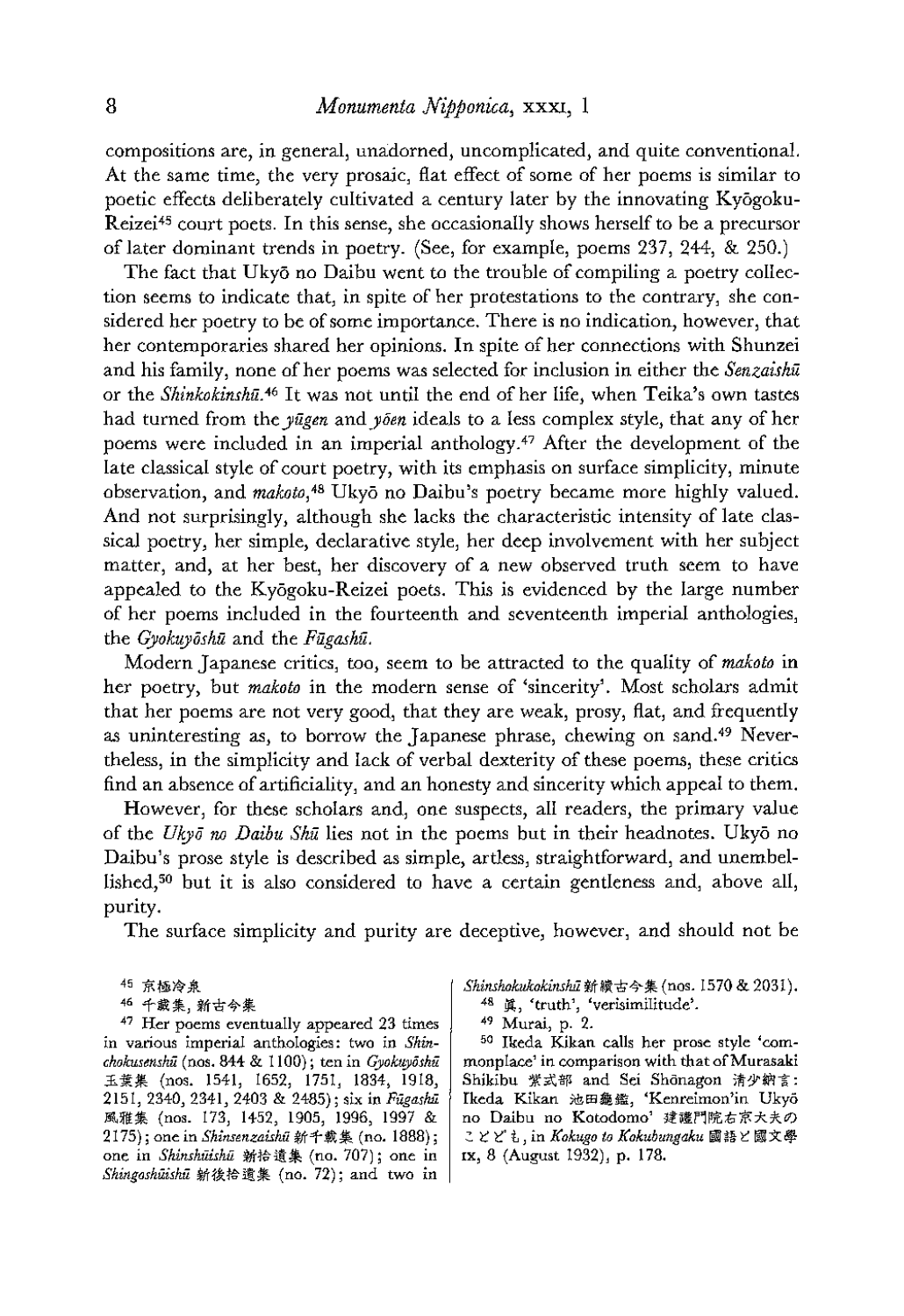equated with artlessness. Ukyd no Daibu's sentence structure is by no means particularly complex, but her writing exhibits, at its best, a directness of apprehension and a careful attention to the selection and ordering of details (albeit frequently conventional ones) which is far from naive. And it is these details which give the prose contexts their evocative, elegiac quality and their (one has to admit it) feeling of purity.

The Ukyō no Daibu Shū has variously been characterized as 'an outpouring of sincere emotions<sup>151</sup> and as 'the transforming of pure feelings into beauty'.<sup>52</sup> It appears that, to the Japanese critics, what is most important about the work is its apparent honesty and sincerity, its ultimate truthfulness. Whether the incidents included in the collection actually happened or were fabricated, whether Ukyd no Daibu loved Sukemorior despised him, whether we are reading truth or fiction, has no bearing on the literary value of the work. Yet there is something, after all, to this matter of truth. Its significance lies not in the sincerity of Ukya no Daibu's own feelings, but in the actuality of the historical events which surrounded her. Though admittedly this has no connection with the quality of her writing, there is no denying that the historical context enhances the modern reader's responses. In the Ukyō no Daibu Shū, the momentous events of that era are brought down to a human level to which the reader can easily respond. Those historical personages who have taken on mythical proportions over the centuries are brought poignantly to life. Thus, the historical background adds an extra-literary dimension to the Ukyō no Daibu Shū, which in turn serves as a deft foil to the accounts of the rise and fall of the Taira found in the dramas and warrior tales.

I have chosen to translate the following section of the Kenreimon' in Ukyō no Daibu  $Sh\bar{u}$  because it contains some of Ukyō no Daibu's most moving and evocative writing (as well as, admittedly, a few dull poems). It admirably demonstrates the qualities for which the workis valued. It is also the section of her diary which is most enhanced by its historical setting. And finally, although it is perhaps unrepresentative of the Ukyō no Daibu Shū in that it is one of the longest thematically cohesive sections in the entire work, precisely for this reason it lends itself very well to excerption as a unit.

The translation is based on the text edited by Hisamatsu Sen'ichi and others which appears in Hisamatsu Sen'ichi et al., ed., Heian Kamakura Shikashu<sup>53</sup> This text, in turn, is based on the Kyushu University Library manuscript and is collated with the manuscript held by the Imperial Household Library<sup>54</sup> and with the Gunsho Ruijū text.<sup>55</sup> In addition, Hisamatsu and his collaborators had

Josei Kajin' 星夜謨美の女性歌人, in Namban | and the various extant manuscripts of the Sarasa 南蠻更紗 (Shimmura Izuru Zenshā, v), Kenreimon'in Ukyā no Daibu Shā may be found in Chikuma Shobé, 1971, p. 383. Tomikura, pp. 113-30. For the most thorough

 $5<sup>1</sup>$  Shimmura Izuru 新村出, 'Seiya Sambi no  $\vert$   $\vert$   $5<sup>5</sup>$  A concise description of the textual history 52 Tomikura, p. 139. Tomikura, p. 139. 53 For full reference, see n. 14 above. see Ikari Masashi 井狩正司, Kenreimon'in Ukyā  $54$  Kunaicho Shoryobu 宮內庁書陵部 | no Daibu Shū :Kohon ayobi Sosakuin 建礼門院右京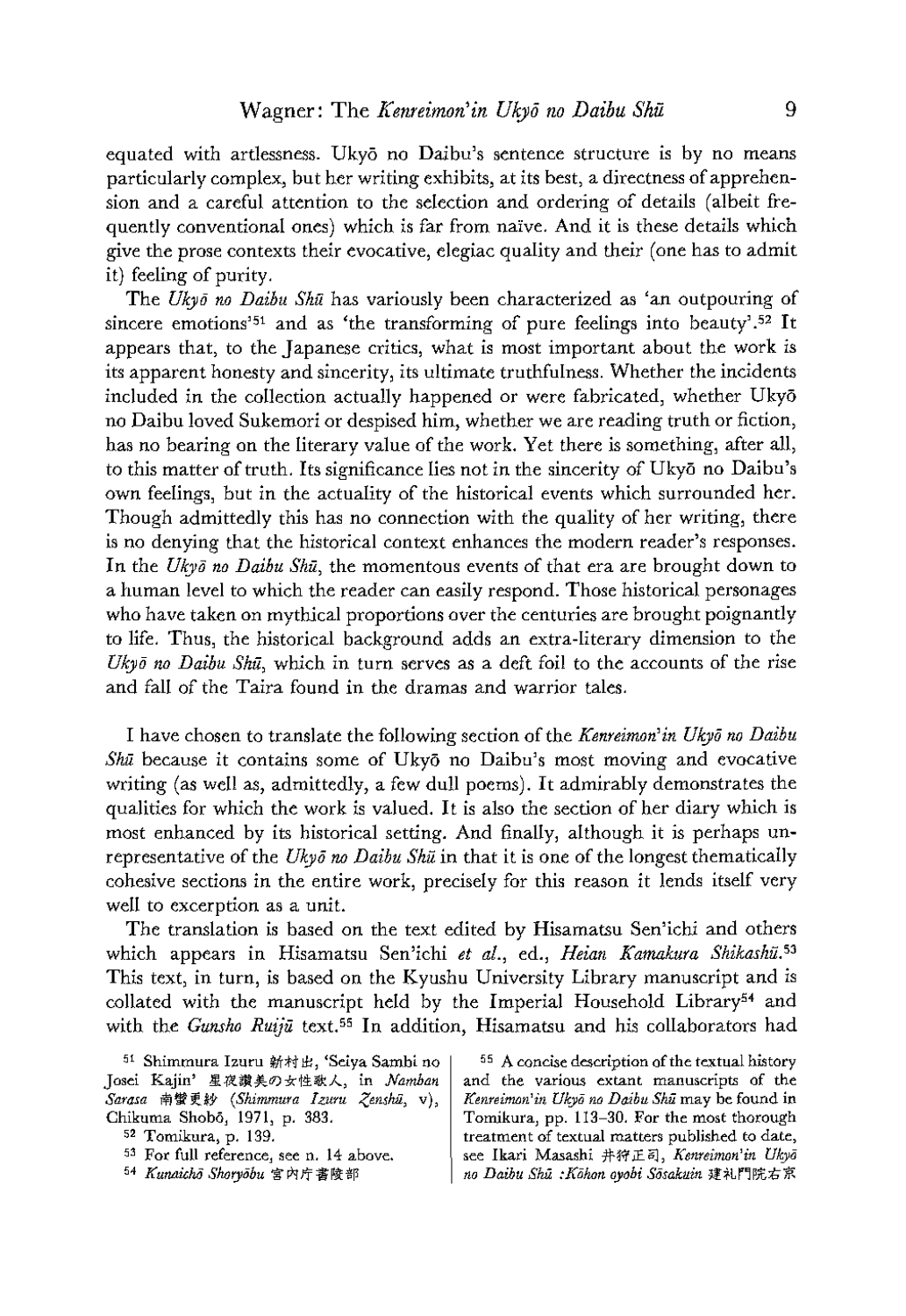reference to the Shōkōkan and Seikadō<sup>56</sup> manuscripts.

In preparing this translation, I have also relied heavily on the commentaries of Hon'iden Shigeyoshi,<sup>57</sup> which is based on the Gunsho Ruijū text, and of Murai Jun, Kenreimon'in Ukyō no Daibu Shū Hyōkai,<sup>58</sup> which utilizes the Kyushu University Library manuscript text, along with emendations from other unspecified sources.

大夫集: 校本及び総索引, Kasama Shoin 笠間書 | 57 See n. 2. 院, 1969. **58** See n. 26. 56 彰考館, 靜嘉堂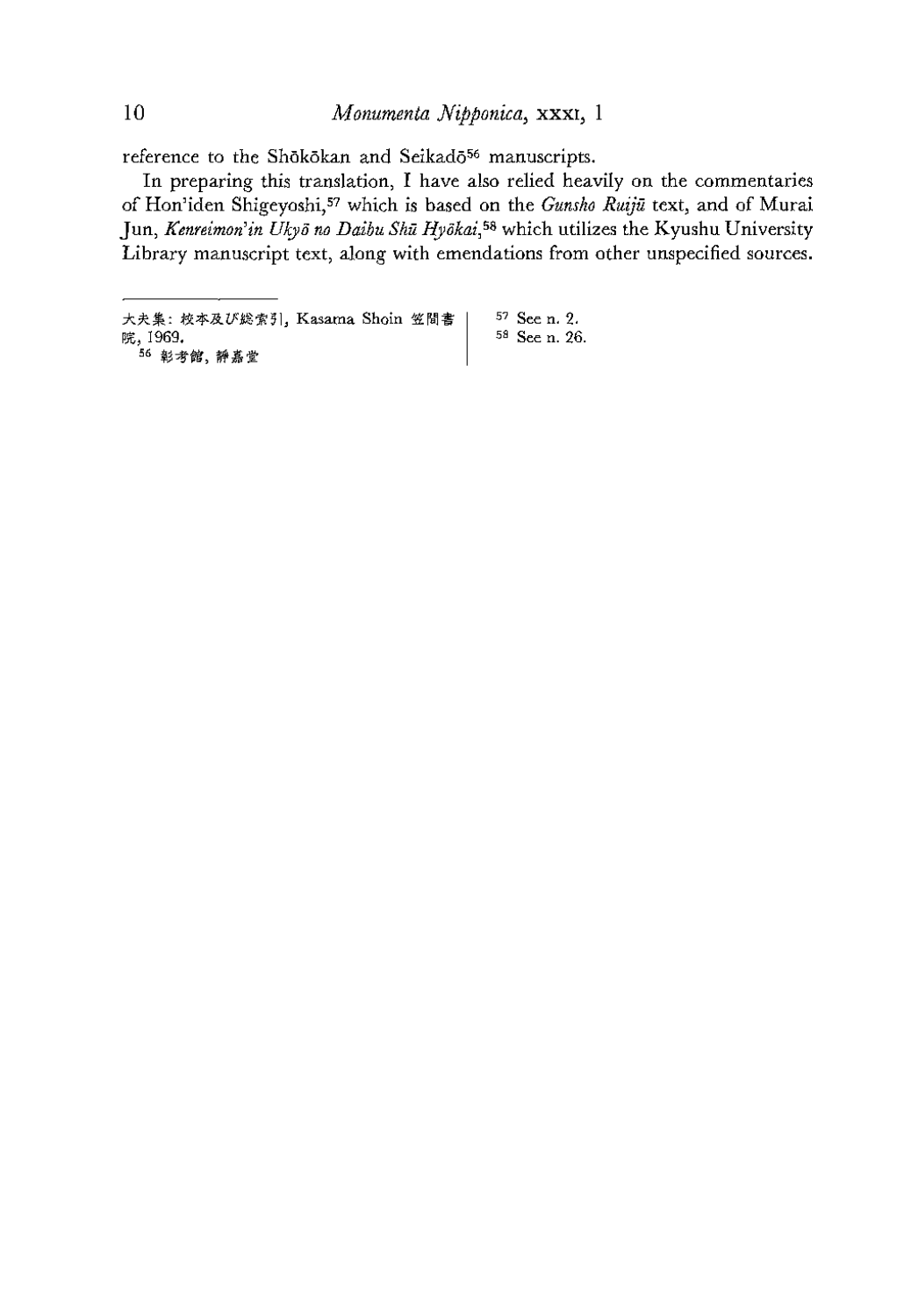## Kenreimon'in Ukyé no Daibu Shi

 $\overline{a}$ VERYTHING about the turmoil during the Juei and Genryaku periods<sup>59</sup> was  $\rightarrow$  so horrible that though I may call it a nightmare, a chimera, a disaster, or **ILM** anything else, still I find that no single word can possibly express it. Thus, T have difficulty recalling exactly what took place, and even now there are certain things I would rather not remember. No matter how it is described, no matter how much one ponders it, neither words nor emotions can encompass the enormity of the events of that autumn---that terrible autumn when I heard that all my friends were to leave the Capital.<sup>60</sup> None of us had known when it might take place, and so when faced with the actual event, everyone, both those who witnessed it and those who merely heard about it from afar, was thrown into such confusion that it seemed we were living some unspeakable nightmare. I kept hearing about uprisings throughout the country and was filled with apprehension as to what might become of us.  $\mathbb{E}$ 

At this time Sukemori<sup>61</sup> was serving as a First Secretary in the Emperor's Private Office<sup>62</sup> and seemed to find it difficult to slip away from his official duties. Those around me repeated over and again how hopeless and, indeed, scandalous our relationship was,<sup>63</sup> and Sukemori, too, treated the affair with a great deal more caution than before. Yet we managed, though with a good deal of hesitation, to meet from time to time.

<sup>59</sup> The Juei  $\frac{2}{3}$  period began in the fifth month of [182 and, if one were an adherent of the Taira cause, ended with the death of Emperor Antoku at Dannoura in the third month of 1185. However, according to the official chronology, the nengo was changed to Genryaku 元曆 in the fourth month of 1184, after the accession of Emperor Go-Toba, and ended in the eighth month of the following year. These two periods span the final struggle between the Heike and the Genji that ended the Taira hegemony and led to the establish-<br>ment of the Kamakura shogunate.

<sup>60</sup> The Taira were forced to flee the Capital before the advancing armies of Kiso no Yoshinaka; the Heike decamped on the 25th of the seventh month, 1183, and Yoshinaka occupied the city three days later.

 $61$  The second son of Taira no Shigemori<br> $\frac{1}{2}$  and the younger brother of Taira no Koremori 平維盛, Sukemori was the greatest love of Ukya no Daibu's life. He played an unimpressive part in the campaigns against the Minamoto and was drowned at Dannoura.

62 Sukemori was ane of the two First Sec retaries (kurodo no to 藏人頭) who headed the kurododokoro 藏人所, the bureau handling the personal affairs of the emperor. He was appointed to this office in 1183 and simultaneously promoted to junior third rank. At this time Sukemori was about 25 years old, the author about 26.

<sup>63</sup> An allusion to the difficulties caused by the existence of Sukemori's principal consort.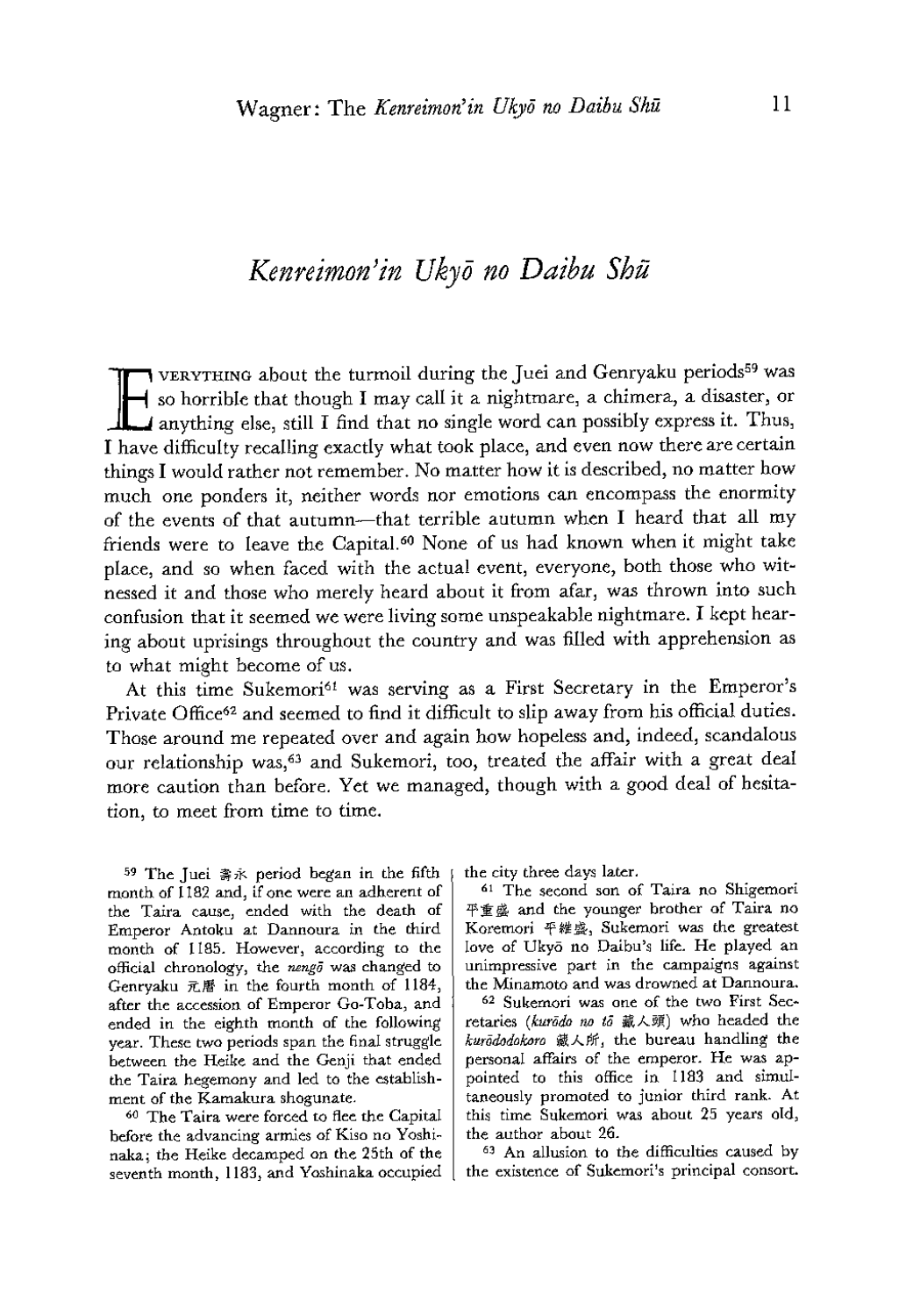'These disturbances have now reached such a point,' he would tell me when we met, 'that there can be no doubt that I will soon be dead. Will you not pity me then, even a little? You may not love me at all, but at least we have become used to talking freely with one another. In view of all that has passed between us, T hope youwill pray that I mayfind light on the dark path which lies before me. Though I may manage to survive for a while, I must surely die in the end. I am firmly resolved not to think of myself as the person I used to be. If I begin to allow myself real emotions, or regrets over times now past, or longings for 2 certain person, then there would be no end to it. I cannot be sure of what my weak spirit will drive me to do, in spite of my resolve.'

'And so', he continued, 'I have renounced all worldly attachments. I have decided not even to permit myself the indulgence of sending messages from this or that distant shore, so do not think that  $\tilde{I}$  am treating you shabbily just because I do not ask after you. I am determined from now on to think of myself as one whose condition has changed utterly. Still, my true feelings will probably reassert themselves in the end. How regrettable that would be!"

When I had heard him out, I knew he was right, yet how was I to answer him? I could only respond with tears.

At the beginning of autumn, I heard that at length the flight from the Capital ~-that dream within a dream—wasatlast to take place. To what can I possibly compare the emotions I experienced? Of course, no person of true feeling failed to discuss or contemplate these sorrowful events, but for me there was not asingle friend to whom I felt I could express my innermost thoughts. Unable to open my heart to anyone, I spent my days in melancholy brooding. When my welling emotions became more than I could bear, I would turn to the Buddha. There was nothing for me to do but to spend my days weeping.

Each of us is allotted a certain number of years in this world. We cannot end our lives when we might wish. But being unable to flee by myself to some temple, I was even thwarted in my desire to enter holy orders. How bitterly it pained me that I should be forced to go on living as I was.

| 204 Mata tameshi | I know of no example            |
|------------------|---------------------------------|
| Tagui mo shiranu | Nor like event which can match  |
| Uki koto o       | The miseries I have seen.       |
| Mite mo sate aru | What a wretched fate is mine    |
| Mi zo utomashiki | That I must still go on living! |

As autumn wore on, my fears multiplied. Now, in the saddest of all seasons, I felt even less able to bear this life any longer.

One bright moonlit evening, <sup>I</sup> gazed at the sky, brooding upon the shapes of the clouds and the sad sighing of the wind. Undera traveler's sky, journeying the clouds and the sad sighing of the wind. Under a traveler's sky, journeying toward some unknown destination, how might Sukemori feel, I wondered, and was overcome with tears.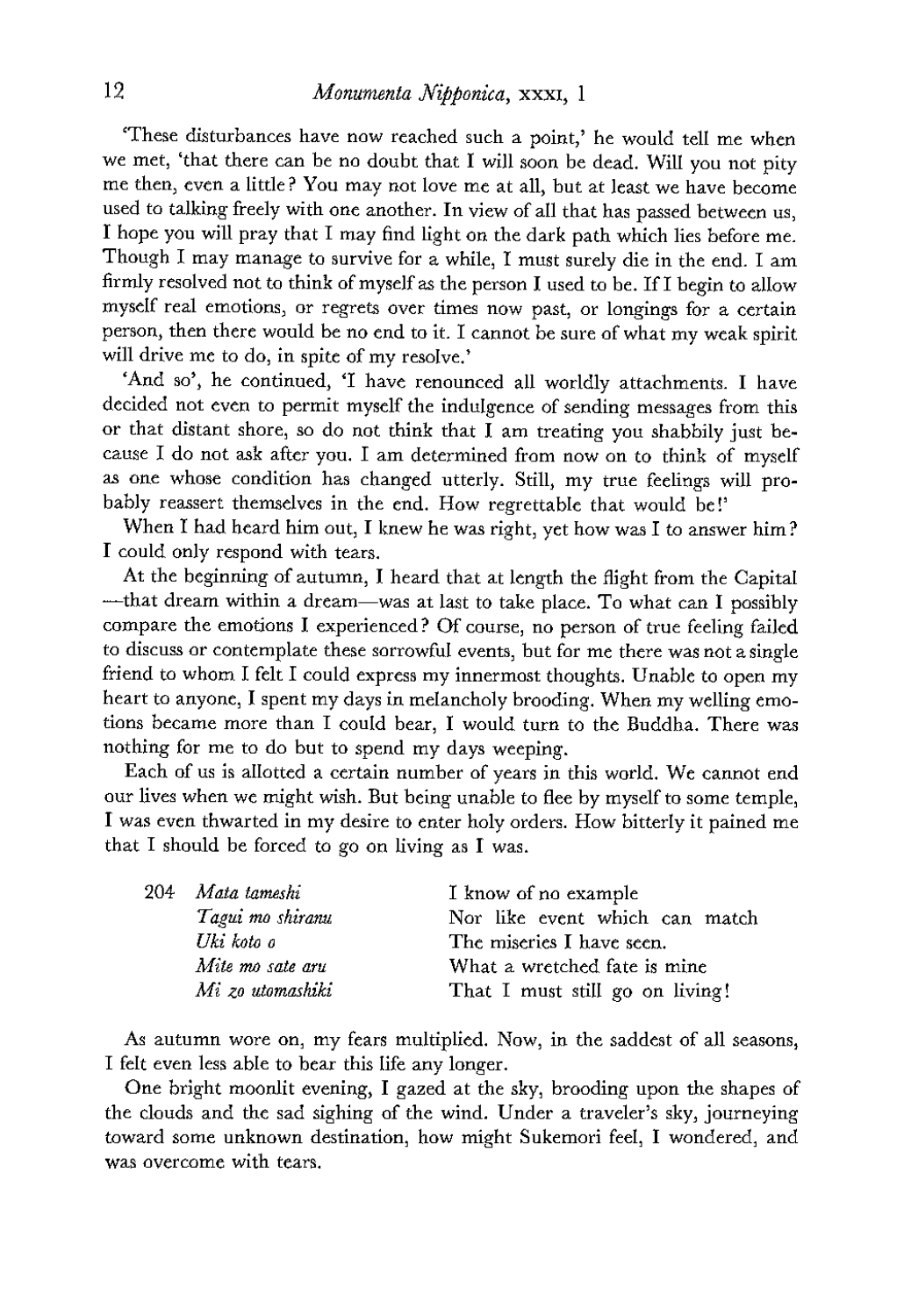|  | 205 Izuku nite                | Where is he?                    |
|--|-------------------------------|---------------------------------|
|  | Ikanaru koto o                | And what kinds of thoughts      |
|  | Omoitsutsu                    | Fill his mind                   |
|  | Koyoi no tsuki ni             | As beneath the moon this night  |
|  | Sode shiboruran <sup>64</sup> | He wets his sleeves with tears? |

Even at dawn and at dusk, no matter what distractions there were, how could my mind possibly stray from these musings? I wanted so much to speak with him one last time. How unhappy <sup>I</sup> was when <sup>I</sup> could not. The rumors <sup>I</sup> heard of him as he wandered from place to place were toa terrible for words.

| 206 Iwaba ya to   | If we could but meet,          |
|-------------------|--------------------------------|
| Omou koto nomi    | How very many are those things |
| Ōkaru mo          | I wish to say to him.          |
| Sate munashiku ya | Am I thus to end my days,      |
| Tsui ni hatenan   | These longings unfulfilled?    |

I heard that fearsome warriors were leaving the Capital in great numbers.<sup>65</sup> What terrible news will I hear next, I wondered. When will the next shock come? While <sup>I</sup> lay weeping bitterly, troubled by these fears, Sukemori appeared to me in a dream. He was wearing informal court dress, just as <sup>I</sup> had always seen him. The wind blew fiercely about him, and he gazed off into the distance, seemingly lost in thought. <sup>I</sup> was so distraught that <sup>I</sup> immediately awoke, and my feelings then were quite indescribable. <sup>I</sup> wondered if he might be at that moment exactly as <sup>I</sup> had envisioned him.

| 207 - Nami kaze no            | He drifts about                |
|-------------------------------|--------------------------------|
| Araki sawagi ni               | Battered by the wild tumult    |
| Tadayoite                     | Of wind and waves:             |
| Sa koso wa yasuki             | Surely he can no longer enjoy  |
| Sora nakarurame <sup>66</sup> | Even a single untroubled hour. |

Perhaps because I became so agitated with these many fears, I fell ill with a fever for a few days. I felt so wretched that I wished that I might die.

| 208 | Uki ue no          | Before again I hear             |
|-----|--------------------|---------------------------------|
|     | Nao uki koto o     | Of still greater wretchedness   |
|     | Kikanu saki ni     | To add to that I know,          |
|     | Kono yo no hoka ni | Would that I might leave behind |
|     | Nari mo shinaba ya | This world and all its misery.  |
|     |                    |                                 |
|     |                    |                                 |

 $64$  Gyokuyōshū, no. 2485 (xvIII:  $z\bar{o}$  no uta, 5). <sup>65</sup> Presumably the members of Minamoto no Yoshitsune's 源義經 army. After eliminating Kiso no Yoshinaka, Yoshitsune occupied the Capital in the first month of 1184, and soon

after proceeded westward in pursuit of the Taira.

66 'Nami' and 'kaze' are engo 緣語, or association words, as also are 'kaze' and 'sara'.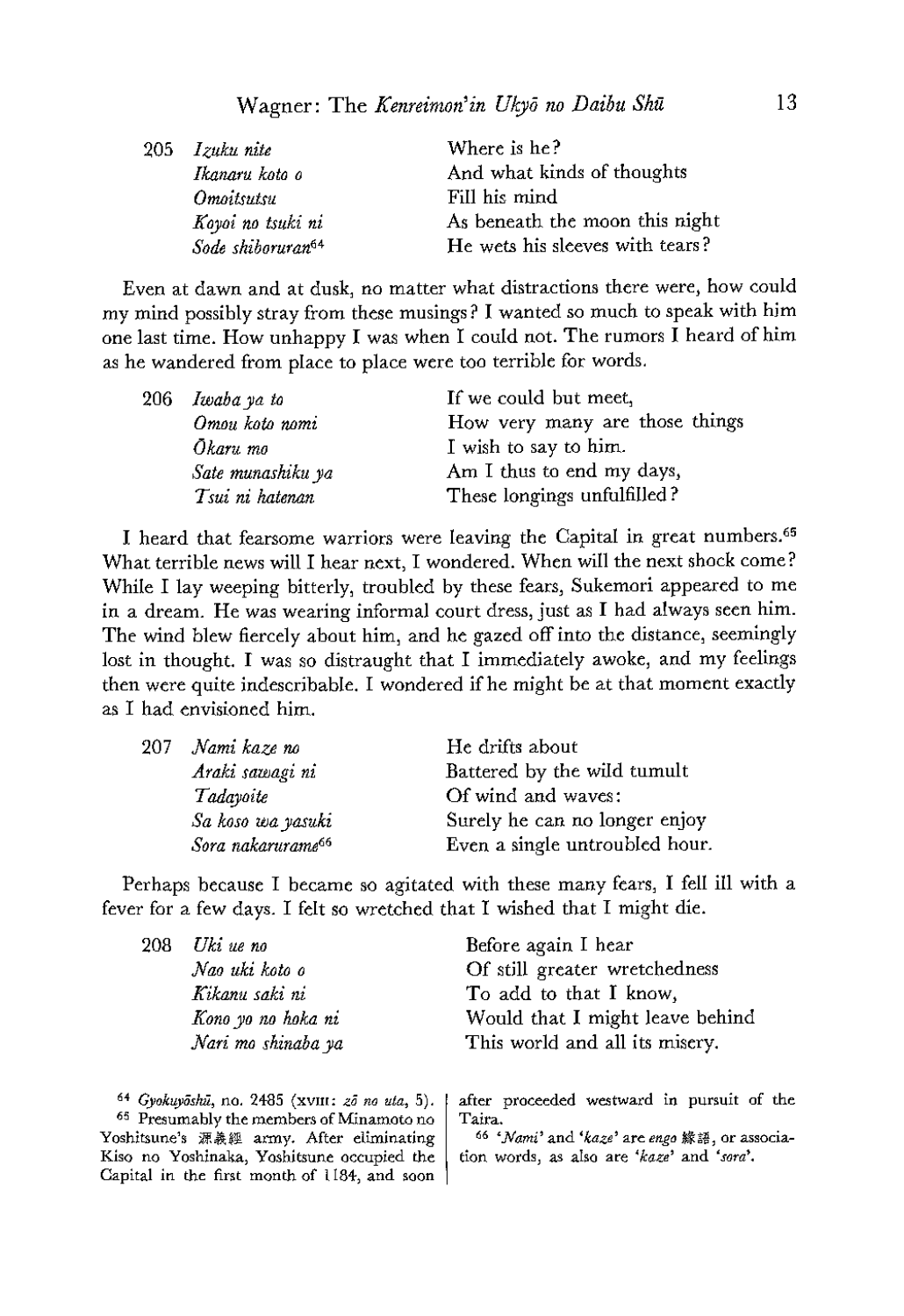But that was not to be. How cruel my fate is, I thought, and felt utterly miserable.

| -209- | Ararubeki          | I have no desire                  |
|-------|--------------------|-----------------------------------|
|       | Kokochi mo senu ni | To continue longer in this world, |
|       | Nao kiede          | Yet I do not die.                 |
|       | Kyō made furu zo   | How wretched I feel, how sad      |
|       | Kanashikarikeru    | To have survived another day.     |

In the spring of the following year,<sup>67</sup> a relative suggested that we go on a pilgrimage together. <sup>I</sup> was then so unhappy that it seemed too great an effort to do anything, but since the journey had a religious purpose, I roused myself from my gloomy thoughts and went with her. She told me that on the road back there was a certain place where the plum blossoms were unusually beautiful. When we arrived, she went right in, and <sup>I</sup> trailed alongafter her. And indeed, the blossoms there were far lovelier than those one usually sees.

I overheard my companion talking with the owner, a hermit priest.

'Every year,' the priest said, 'a certain gentleman used to come here. He would rope off the whole area so that he could enjoy the blossoms undisturbed. What a pity that he has not come this year! The flowers have bloomed and fallen for nothing.'

Myrelative evidently asked who the gentleman was, for <sup>I</sup> distinctly heard the priest answer 'Sukemori'. At this all my longings and anxieties welled up in confusion within me.

|  | 210 Omou koto     | All my thoughts,                |
|--|-------------------|---------------------------------|
|  | Kokoro no mama ni | Everything that is in my heart, |
|  | Katarawan         | I will tell them,               |
|  | Narekeru hito o   | If these blossoms also grieve   |
|  | Hana mo shinobaba | For the one I loved so well.    |

That spring I heard many rumors which shocked and frightened me, but when <sup>I</sup> learned that great numbers of myclosest friends had been killed and were being subjected to the mast unimaginable treatment, I was horrified and could think of nothing to say.68 And the things people said about them were unlike anything <sup>I</sup> had ever heard before.

| 211<br>Aware sareba                                                                            | Alas! I wonder                                  |
|------------------------------------------------------------------------------------------------|-------------------------------------------------|
| Kore wa makoto ka                                                                              | Can this be reality?                            |
| Nao mo tada                                                                                    | Or is it but                                    |
| Yume ni ya aran                                                                                | Some frightful dream                            |
| To koso oboyure                                                                                | From which I will awake?                        |
| 671184.                                                                                        | and heads of the slain were brought back to the |
| 68 After the Taira defeat at Ichinotani on<br>the 7th of the second month, 1184, the prisoners | Capital and exhibited in the streets.           |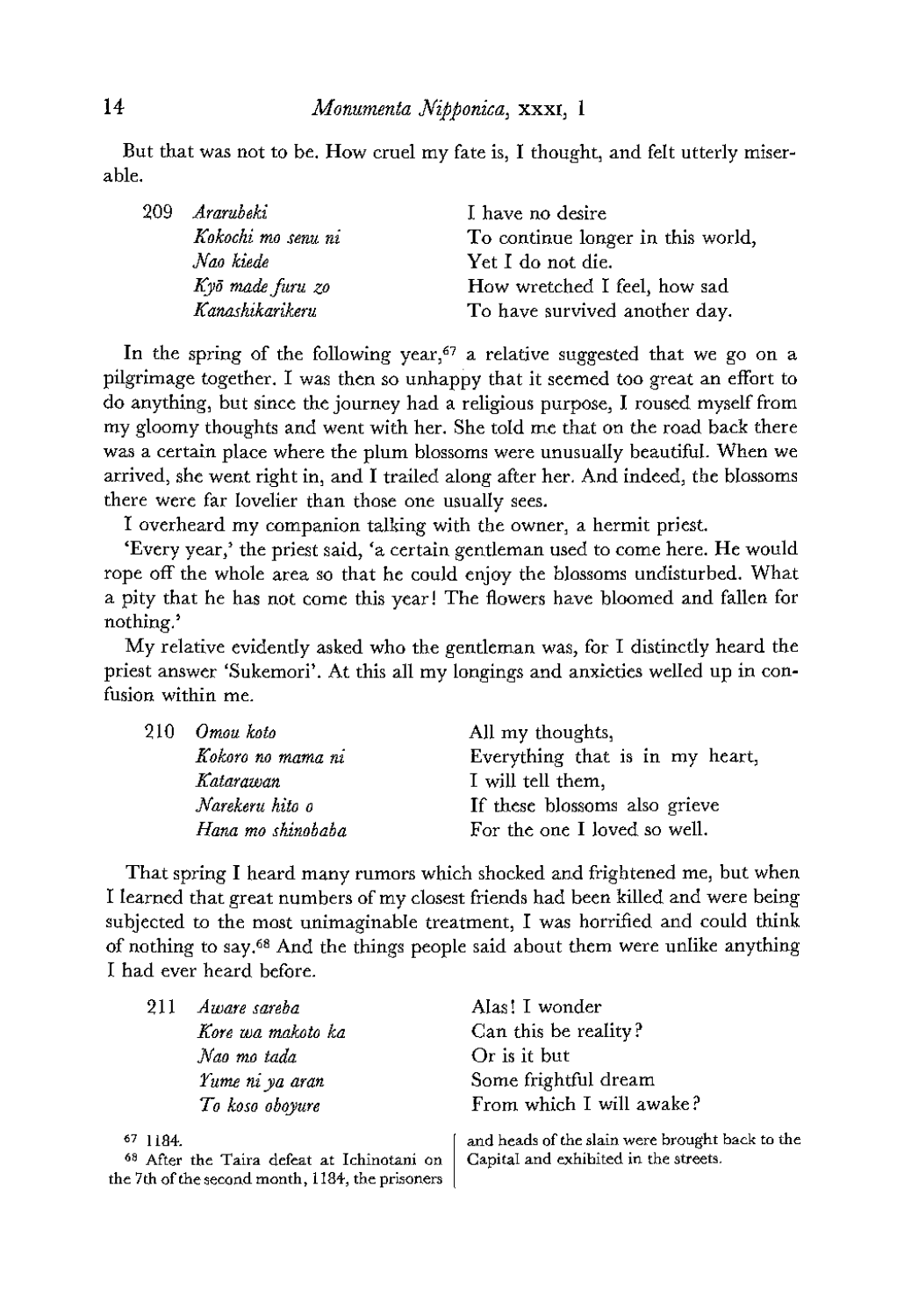<sup>I</sup> heard of Middle Commander Shigehira's wretched plight, and that he was shortly to be brought up to the Capital.<sup>69</sup> Among all those I had known at Court, <sup>I</sup> had been especially close to Shigehira. He used to say such charming things, and even in the most trivial matters, he was always solicitous of others' feelings. He was truly a rare and wonderful person. What could have happened in a previous life to merit such a fate as this? Those who saw him said that his face remained unchanged, and they could not bear to look at him. How painful it was to hear this, how unspeakably sad.

| $212$ Asa yū ni   | Long ago,                       |
|-------------------|---------------------------------|
| Minaresugushishi  | When we used to see each other  |
| Sono mukashi      | Morning and night,              |
| Kakarubeshi to wa | Never, never did it occur to me |
| Omoite mo mizu    | That he would come to this!     |

Again and again <sup>J</sup> imagined what he must have been thinking.

| 213 Mada shinanu   | Though not yet dead,               |
|--------------------|------------------------------------|
| Kono yo no uchi ni | He has suffered a dreadful change. |
| Mi o kaete         | In this sad world,                 |
| Nanigokochi shite  | What feelings must be his          |
| Akekurasuran       | As he passes the wretched days.    |

Everyone was deeply grieved to hear that Middle Commander Koremori had drowned himself at Kumano.<sup>70</sup> It has always seemed that the Taira were far superior to people one meets nowadays, but Koremori was especially attractive, both in natural features and tasteful attire. Among all the gentlemen I have ever known, there is not one who can be likened to him. Thus, whenever he appeared in public, who could help but praise him?

At His Majesty's<sup>71</sup> birthday celebration at the Hōjūji Palace,<sup>72</sup> when Koremori performed the Dance of the Blue Waves,<sup>73</sup> people remarked how much he called to mind the fabulous Genji.<sup>74</sup> I overheard others say that Koremori's beauty

6? #@#i, 1157-85, son of Kiyomori. He was captured at Ichinotani, and after being paraded around the Capital, he was sent to Kamakura. After the final destruction of the Heike armies, he was turned over to the priests of Tédaiji and Kéfukuji, which he had burned. down in 1180, and was decapitated.

<sup>70</sup> Eldest son of Taira no Shigemori.It is not clear what hecame of him after Ichinotani. According to legend, he ended up taking holy orders on Mt Kéya and drowned himself at Kumanoin 1184; accordingto other accounts, he only made it appear that he had committed suicide, and he spent the rest of his life in hiding near Kumano.

71 Cloistered Emperor Go-Shirakawa 後白河

法皇, r. 1155-8. On his abdication, he took control of the cloister government (inset  $\mathbb{R} \mathbb{R}$ ) and remained in control until his death in 1192.

<sup>72</sup> £42, Go-Shirakawa's main residence in what is now Higashiyama-ku in Kyoto. His fiftieth birthday celebration was held 4th-6th of the third month, 1176.

73 Seikaiha (now pronounced seigaiha) 青海波, one of the most famous gagaku 雅樂 dances; Koremori performed at a banquet on the 6th.  $74$  An allusion to the 'Momiji no Ga' chapter

of Genji Monogatari, in which Genji and To no Chūjō perform the seigaiha with great success.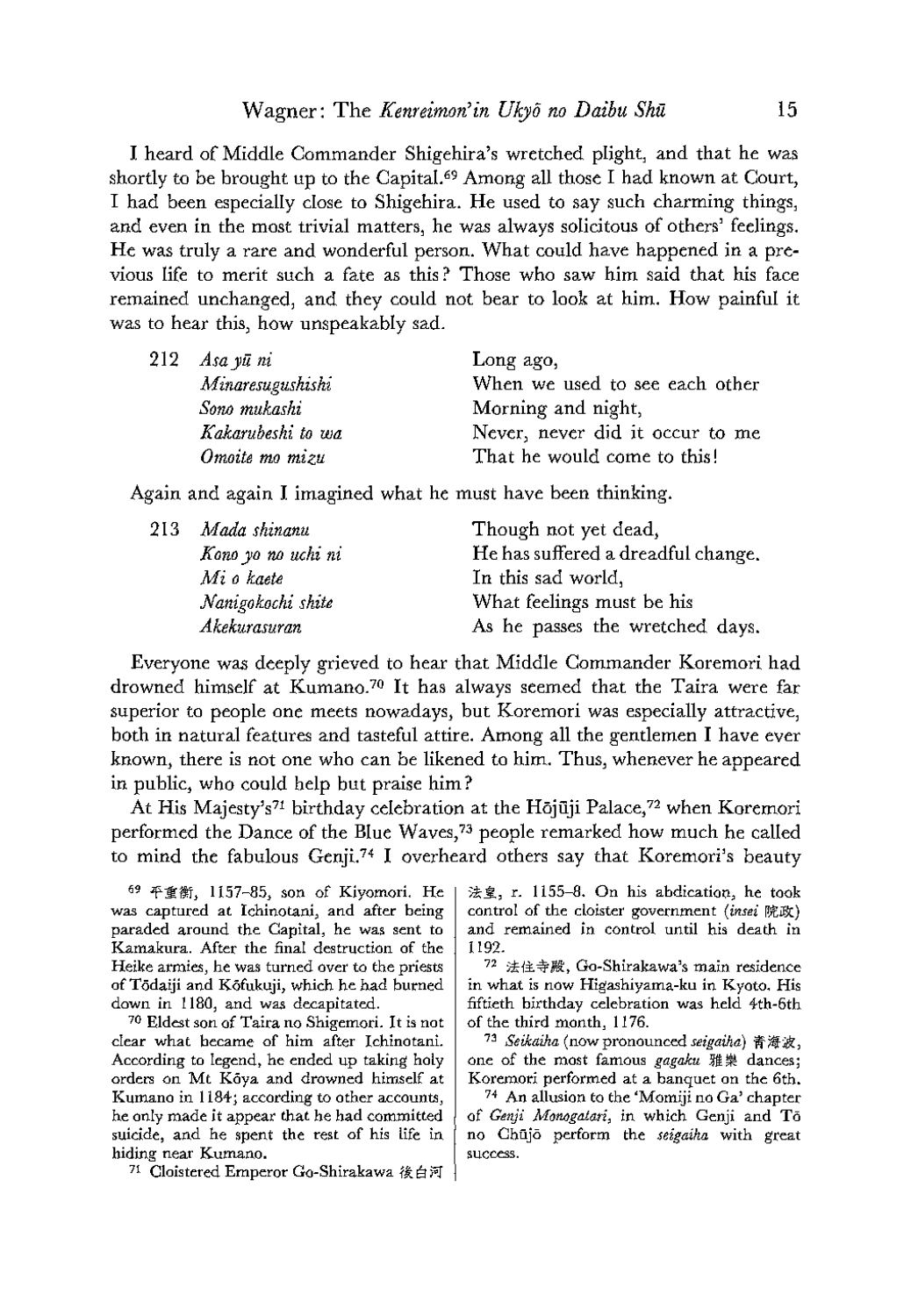must surely 'eclipse the cherry blossoms themselves.'78 Of course, no one could forget his appearance at that time, but I knew him so well that, although distressed by the deaths of so many of myold friends, <sup>J</sup> felt his loss especially keenly.

He used to tell me, 'You should think of me exactly as you think of Sukemori.' When I assured him that I did, he would reply, 'That's what you always say, but <sup>I</sup> wonder.' These and other memories caused me indescribable sadness.

| 214 | Haru no hana no                | His face and form,                     |
|-----|--------------------------------|----------------------------------------|
|     | Iro ni yosoeshi                | Whose beauty was once compared         |
|     | Omokage no                     | To springtime blossoms,                |
|     | Munashiki nami no              | Now ebb away to no avail               |
|     | Shita ni kuchinuru             | Beneath the empty waves. <sup>76</sup> |
|     | 215 Kanashiku mo               | How wretched,                          |
|     | Kakaru uki me o                | How sad the fate that he has met!      |
|     | Mi Kumano no                   | Beneath the waves                      |
|     | Urawa no nami ni               | Of the sea by Holy Kumano              |
|     | Mi o shizumekeru <sup>77</sup> | He has cast himself forever.           |
|     |                                |                                        |

<sup>I</sup> was grieved to hear about Koremori, but my concern was especially deep for his brother Sukemori. His situation had been unbearable from the outset, but when I heard it noised about that Koremori and Middle Commander Kiyotsune<sup>78</sup> had each died by his own hand, <sup>I</sup> could well imagine how abandoned Sukemori must have felt. I thought of him constantly, but because of his resolve not to write (or perhaps for some other reason), he sent me not a single word. There was only this brief message which <sup>I</sup> received in the winter of the year he left the Capital. 'As <sup>I</sup> have told you, <sup>I</sup> now consider myself a transformed being. <sup>I</sup> hope that everyone will think of me in this way also. Please pray for my salvation in the next world.' This was all he wrote.

<sup>I</sup> knew of no one to whom <sup>I</sup> could entrust <sup>a</sup> letter and was in no position to send a messenger myself. <sup>I</sup> worried about him constantly, but there was no way I could convey my thoughts to him. About the time I learned what had become of his brothers, <sup>I</sup> happened upon a trustworthy person who would be sure to deliver my message to him. In myletter <sup>I</sup> told Sukemori that <sup>I</sup> had not planned to write to him in this way, but was loath to let the chance slip by, and I added many other things as well.

<sup>75</sup> An allusion to a passage in the 'Hana no En' chapter of Genji Monogatari: 'Genji's appearance eclipsed the cherry blossoms and actually dampened one's appreciation of their beauty.'

76 Koremori is said to have been called Obai Shasho 樱梅少將, 'Cherry and Plum Blossom Commander'.

77 Fūgashū, no. 1996 (xv $u$ :  $z\bar{o}$  no uta, 3). 'Mi' functions as a kakekotoba 掛詞, or pivot word, with the meanings 'to see, meet' and 'holy'.

<sup>78</sup>  $\overline{r}$ <sup>38</sup>  $\overline{r}$   $\overline{r}$   $\overline{r}$ , d. 1183, third son of Shigemori. He drowned himself at Yanagiura in Buzen in the tenth month of 1183.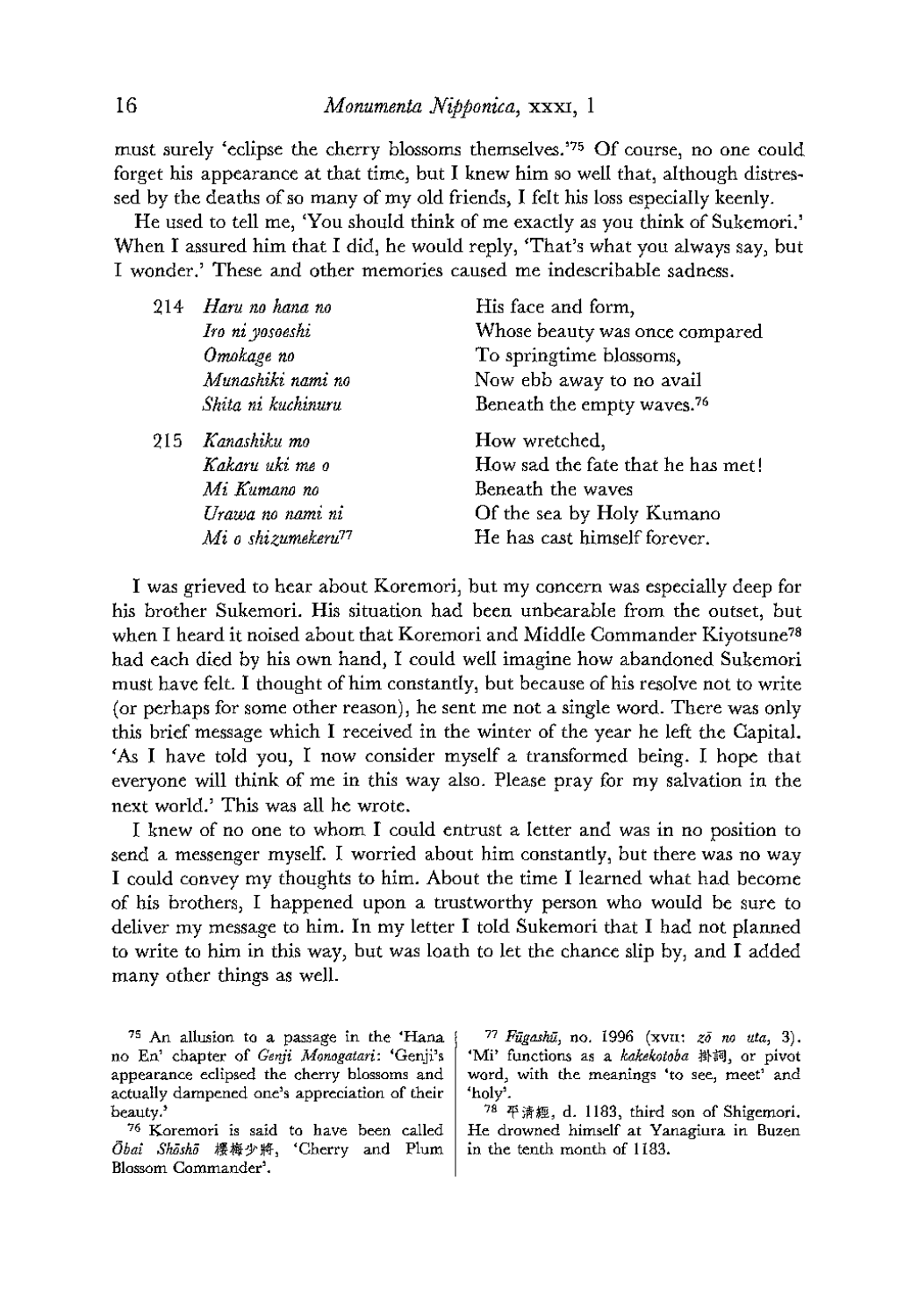| 216 | Samazama ni                     | This way and that                   |
|-----|---------------------------------|-------------------------------------|
|     | Kokoro midarete                 | My heart is buffeted about,         |
|     | Moshiogusa                      | So surely I will fail               |
|     | Kakiatsumubeki                  | To gather up, like salt seaweed,    |
|     | Kokochi dani sezu <sup>79</sup> | The tangled strands of my thoughts. |
|     | $217$ Onaji yo to               | How sad it is                       |
|     | Nao omou koso                   | To think that the present world     |
|     | Kanashikere                     | Is the same one as before,          |
|     | Aru ga aru ni mo                | This world where I still live on,   |
|     | Aranu kono yo ni <sup>80</sup>  | Though it holds no place for me.    |
|     | I also spoke of his brothers.   |                                     |
|     | 218 Omou koto o                 | When I think                        |
|     | Omoiyaru ni zo                  | Of this, your latest sorrow,        |
|     | Omoikudaku                      | These fresh anxieties               |
|     | Omoi ni soete                   | Are added to my store of woes       |

In his reply Sukemori said that, despite his resolve, he was pleased to receive myletter. 'I do not know whether death will come today or tomorrow,' he wrote, 'and so <sup>I</sup> have utterly given up thoughts of this world. <sup>I</sup> shall only open my heart to you this once.'

| Omoitojime         | I have shut off my thoughts       |
|--------------------|-----------------------------------|
| Omoikirite mo      | And cut myself off from the past, |
| Tachikaeri         | Yet again and again               |
| Sasuga ni omou     | My many longings and memories     |
| Koto zo okaru      | Keep flooding back, after all.    |
| Ima wa subete      | I am resolved:                    |
| Nani no nasake mo  | No more will I bend my ear        |
| Aware o mo         | To words of compassion,           |
| Mi mo seji kiki mo | No more will I take notice        |
| Seji to koso omoe  | Of the love others hold for me.   |
|                    |                                   |

He spoke of those who had preceded him in death.

 $79$  'Moshiogusa' is a makurakotoba 枕詞, or 'pillow word', for 'kakiatsumu', which means both 'to rake up' and 'to collect and write down'. 'Midare', 'moshiogusa', and 'kaki' are

todo kanashiki

engo.<br><sup>80</sup> Figashū, no. 1997 (xvut:  $z\bar{o}$  no uta, 3), where the last line appears as 'Aranu kona yo  $o^2$ .

<sup>81</sup> The charm of this poem obviously lies

im the repetition of the words derived from amou, 'to think'. The effect can be imitated in English translation, though with dubious success: When <sup>I</sup> think/Of your sorrowful thoughts,/My own fearful thoughts/Are added to mystore of thoughts,/And <sup>I</sup> am ail the more despondent,

And plunge me in yet deeper grief.<sup>81</sup>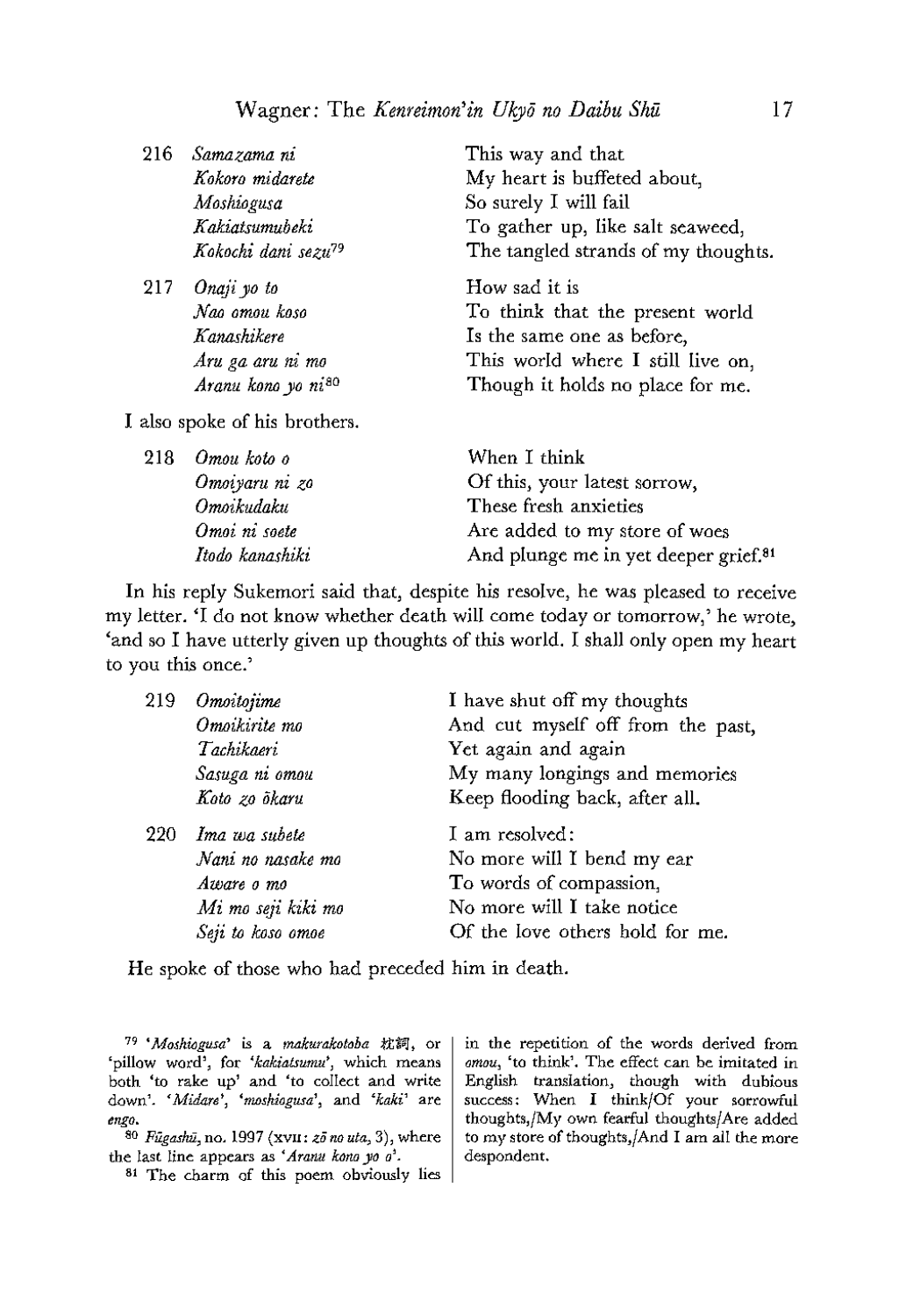| Aru hodo ga                     | While to this world,             |
|---------------------------------|----------------------------------|
| Aru ni mo aranu                 | Though it holds no place for me, |
| Uchi ni nao                     | I am held fast,                  |
| Kaku uki koto o                 | How sad is the fate I suffer     |
| Miru zo kanashiki <sup>82</sup> | That such misery should be mine. |
|                                 |                                  |

<sup>I</sup> cannot even begin to describe the emotions <sup>I</sup> experienced on reading this.

In the spring of the following year, I heard at last that Sukemori was no longer of this world.83 How can <sup>I</sup> possibly express the depths of my despair? <sup>I</sup> knew it would end this way, yet when it actually happened, <sup>I</sup> wasleft dazed. My tears welled up so fast that <sup>I</sup> could not hold them back. <sup>I</sup> was distressed that those around me should see my grief. <sup>I</sup> do not know what people thought of me, but <sup>I</sup> told them <sup>I</sup> did not feel well and spent the day lying down. <sup>I</sup> drew the bedclothes over my head and let the tears come as they would. I tried every way possible to put him out of my mind, but perversely, his image hovered before me. <sup>T</sup> felt as if <sup>I</sup> could hear every word he had ever spoken. In so many ways did my grief torment me that <sup>I</sup> could never recount them all. Even when <sup>I</sup> hear that someone has reached the end of his normal span and has passed away, I find it sad. To what, I wondered over and again, could I possibly compare this sorrow?

|  | 222 Nabete yo no | People who speak              |
|--|------------------|-------------------------------|
|  | Hakanaki koto o  | Of just ordinary bereavements |
|  | Kanashi to wa    | As pitiable,                  |
|  | Kakaru yume minu | Can they ever have known      |
|  | Hito ya iiken    | Such nightmares as this?      |

Some time later I received a letter from a certain person, who wrote, 'How terrible it must be for you,' but <sup>I</sup> sensed that it was merely a routine, conventional inquiry.

| 223 Kanashi to mo | If it were merely 'sad',                     |
|-------------------|----------------------------------------------|
| Mata aware to mo  | Or were it merely 'touching,'                |
| Yo no tsune ni    | If it were something                         |
| Iubeki koto ni    | To be spoken of in an ordinary way,          |
| Araba koso arame  | Only then could I endure this. <sup>84</sup> |
|                   |                                              |
|                   |                                              |

82 Gyokuyōshū, no. 2331 (xvI:  $z\overline{o}$  no uta, 4). 83 Although there are other theories, it seems most likely that Sukemori drowned himself at Dannoura an the 24th of the third month, 1185.<br> $^{84}$  In order to keep the translation to a

reasonable length, <sup>I</sup> have omitted poems nos. 224-9 and their prose contexts. In the headnote to the first three of these poems, Ukyō no Daibu elaborates on her grief, sense of loss, and the difficulty of forgetting about the past. The prose context to poems nos. 227-9 describes some of her religious activities to aid in Sukemori's salvation, including copying out sutras, having Buddhist spells written, etc.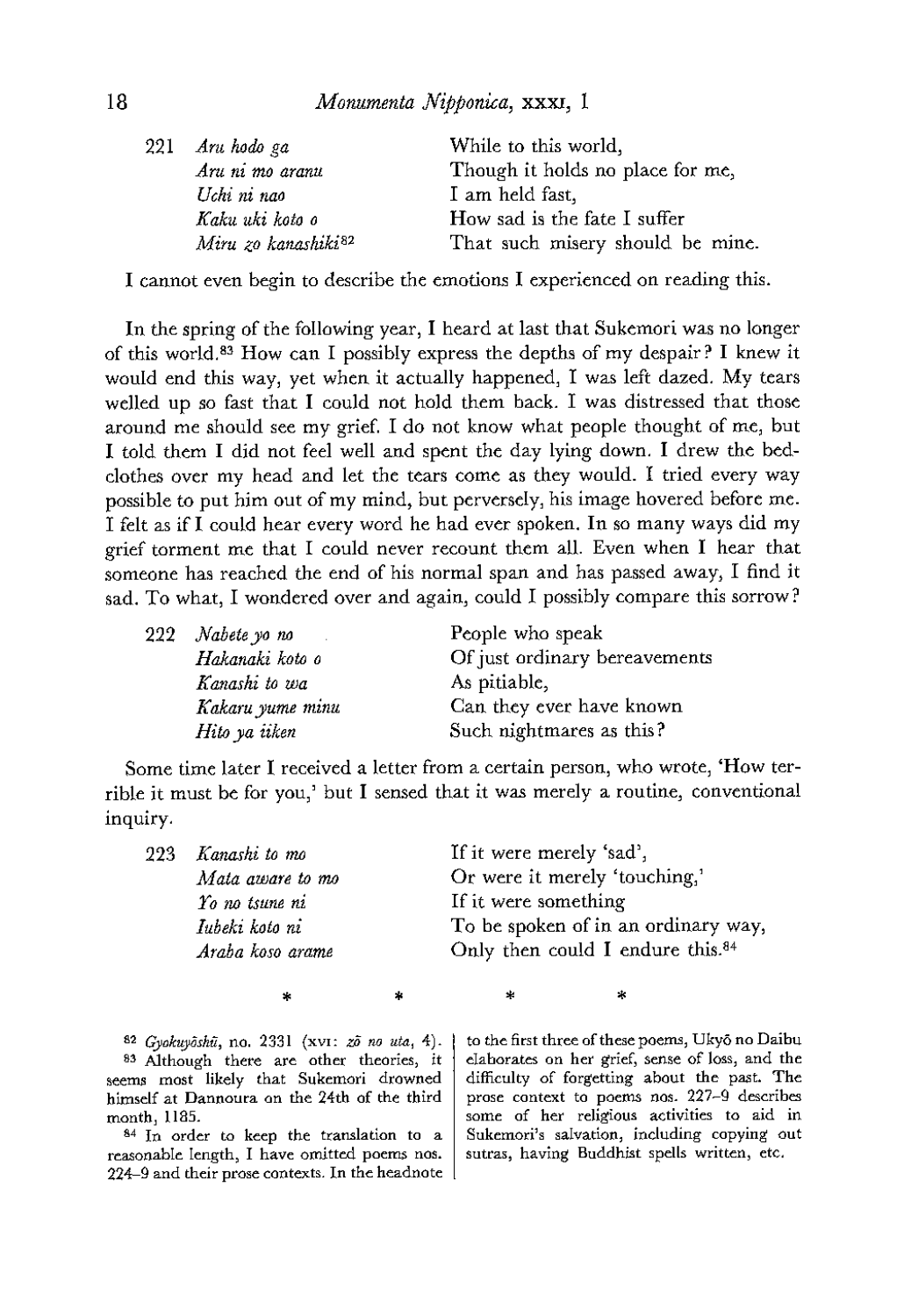The apartments where <sup>I</sup> was living that summer looked down into a valley. One day at the height of the season, the doors were open and I sat gazing outside. The leaves of the bamboo appeared to have shriveled in the fierce sunlight. Would such heat, which seemed to 'split the very earth', not even dry my sleeves, I wondered,<sup>85</sup> and found myself again choked with tears. The shrilling of the cicadas in the treetops was loud enough to be almostirritating, but since they, too, spent their days crying aloud, I felt a kinship with them.

| 230 | Koto towan                       | O summer cicadas,                     |
|-----|----------------------------------|---------------------------------------|
|     | Nare mo ya mono o                | Whose keening mingles with mine,      |
|     | Omouran                          | Let me ask you:                       |
|     | Morotomo ni naku                 | Do you too grieve for someone         |
|     | Natsu no higurashi <sup>86</sup> | That we should weep all day together? |

With no distractions from sorrow, <sup>I</sup> spent the time absorbed in prayer. Ever since childhood, <sup>I</sup> had faith in the Buddha, but so many things had occurred to convince me of the wretchedness of my destiny and <sup>I</sup> had suffered such grief that <sup>I</sup> began to ask why this must be so, and even grew resentful of the gods and Buddhas.

| 231 | Saritomo to<br>Tanomu hotoke mo<br>Megumaneba<br>Ato no yo made o<br>Omou kanashisa             | Despite my woes,<br>I placed my trust in Buddha's grace,<br>But without his blessings,<br>How sad to think in the world to come<br>My fate must also be in doubt! |
|-----|-------------------------------------------------------------------------------------------------|-------------------------------------------------------------------------------------------------------------------------------------------------------------------|
| 232 | Yukue naku<br>Waga mi mo saraba<br>Akugaren<br>Ato todomubeki<br>Uki yo naranu ni <sup>87</sup> | Without direction,<br>My body too will wander forth,<br>Following my heart.<br>This wretched world no longer holds<br>The memories which could keep me here.      |

Sukemori had owned some land in the Northern Mountains<sup>88</sup> that was endowed with a certain air of elegance and dignity. He was forever going there to see the cherry blossoms and the beauty of the autumn fields, and everyone had been there at one time or another.

I heard that a certain priest was now the owner. Since he was a distant relative of mine, <sup>I</sup> went there in secret to search for some small reminder of the past.

anonymous: In the sixth month/The very earth itself splits open/Beneath the blazing sun/Will my sleeves never be dry,/Now that you come to me no more?

86 'Higurashi' is used here to mean both 'summer cicada' and 'all day long'.

87 Shinsenzaishū, no 1888 (xvII: zō no uta, 2),

<sup>85</sup> An allusion to *Man'yôshū*, no. 1995, where the following text is given: Iza sarabaf Yukue mo shirazufAkugaren|Ata todomuraba|Kanashikarikeri. Well then, so be it:/Knowing not where I shall go,/Yet will I wander forth./How melanchaly <sup>I</sup> would feel/Were <sup>I</sup> to stop here longer.

> 88 Kitayama  $\frac{1}{2}$   $\hbar$   $\mu$ , a general name for the mountains north of Kyoto.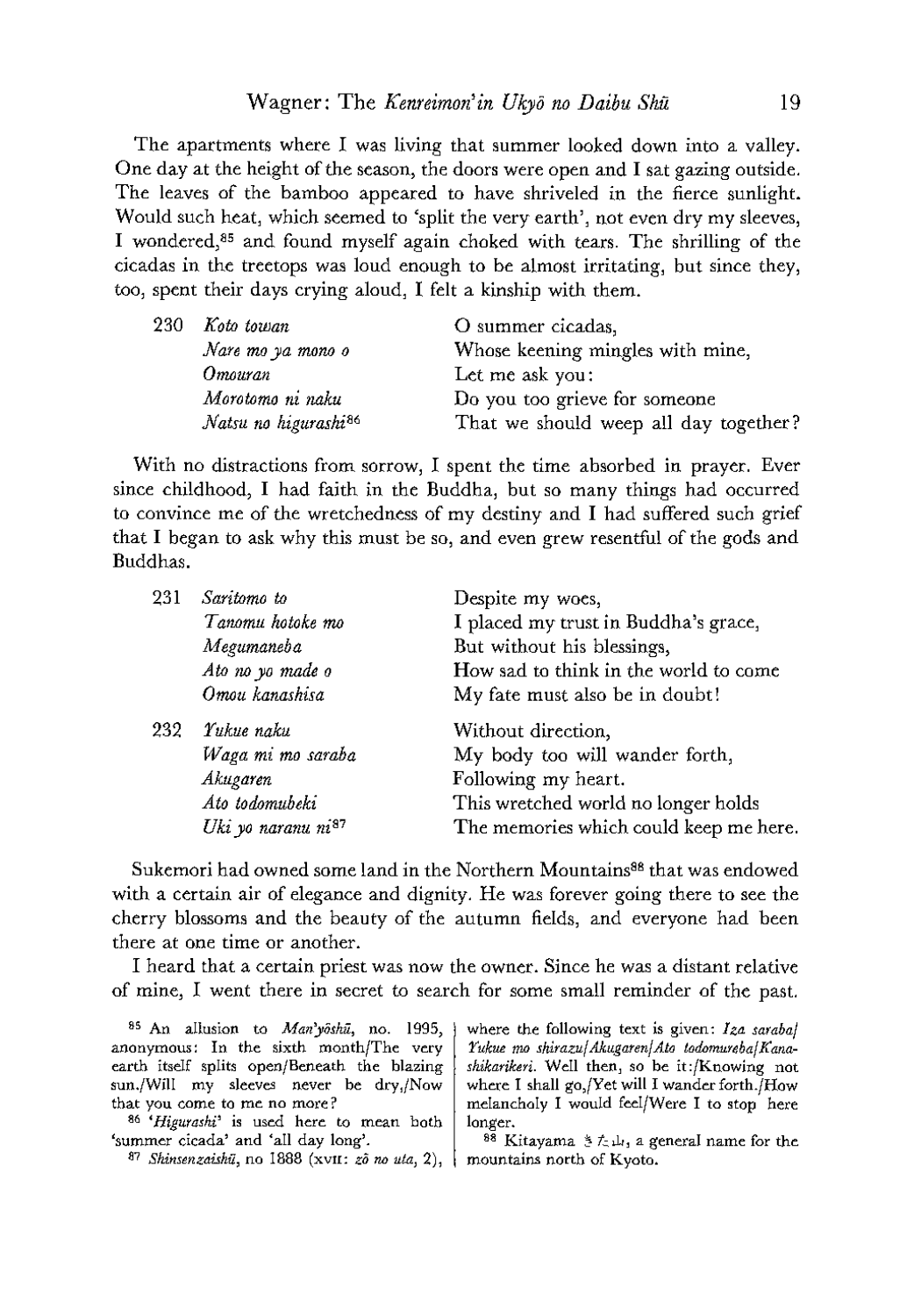Along the way <sup>I</sup> thought <sup>I</sup> saw Sukemori's image going on ahead, and once again <sup>I</sup> was blinded with tears. How terrible it was.

The grounds of Sukemori's estate had been laid out with great care, but now<br>they had become a plain of reeds, a 'rank thicket of mugwort'.<sup>89</sup> Overgrown with moss and creepers, they retained no trace of their former splendor. The bush clover he had planted had grown quite wild and lay about the northern and southern gardens in tangled disorder. The violet weed<sup>90</sup> gave off a faint fragrance, and'the single clump of plumegrass' seemed indeed to have become 'an autumn field thick with the cries of insects.<sup>191</sup>

I had my carriage drawn up to the veranda and alighted by the doors. As I gazed about, all alone, a host of memories came back to me, but to speak of them would only reawaken my grief. <sup>I</sup> was so distraught that, as usual, <sup>I</sup> became nearly insensible to my surroundings.

| 233 | Tsuyu kieshi                | Like the dew                            |
|-----|-----------------------------|-----------------------------------------|
|     | Ato wa nohara to            | He has vanished, leaving this garden    |
|     | Narihatete                  | To fall to ruin.                        |
|     | Arishi ni mo nizu           | Now become like a wild heath,           |
|     | Arehatenikeri <sup>92</sup> | It bears no trace of its former beauty. |
| 234 | Ato o dani                  | Among these ruins                       |
|     | Katami ni min to            | Some small reminder of the past         |
|     | Omoishi o                   | Was all I sought,                       |
|     | Sate shi mo itodo           | Yet I find that in the end              |
|     | Kanashisa zo sou            | I only increased my heartache.          |

In the eastern garden a number of willow and cherry trees, all of the same height, had been planted together. One spring long ago, the two of us had looked at them, and now it seemed asif that time had returned once again. How painful it was to think that only the trees were as before.

| 235 | Uete mishi                       | Of him who planted them,           |
|-----|----------------------------------|------------------------------------|
|     | Hito wa karenuru                 | All trace has withered and gone.   |
|     | Ato ni nao                       | Yet among the ruins                |
|     | Nokoru kozue o                   | I see the trees that still remain, |
|     | Miru mo tsuyukeshi <sup>93</sup> | And my tears fall like the dew.    |

<sup>89</sup> Yomogi ga soma; perhaps an allusion to a poem by Sone no Yoshitada 曾禰好忠 in Goshüishū, no. 273 (IV: aki no uta, 1): Sing, sing on,/O cricket hidden in the mugwort,/Grown rank and wild./The autumn nowslowly fading/ Is indeed so very sad.

90 Fujibakama 3.51 xj also known as thoroughwort, eupatorium, hemp agrimany, and boneset.

<sup>91</sup> An allusion to a poem by Miharu no

Arisuke 御春有輔 in *Kokinshū*, no. 853 (xvt: *aishō no uta*): In this garden/The single clump of plume grass/That you planted/Has now hecome an autumn field/Thick with the cries of insects.

92 'Truyu' and 'nohara' are enga.

93 'Karenuru' is a kakekotoba meaning 'departed, gone away' and 'withered'. 'Kare', 'kozue', and 'tsuyu' are engo.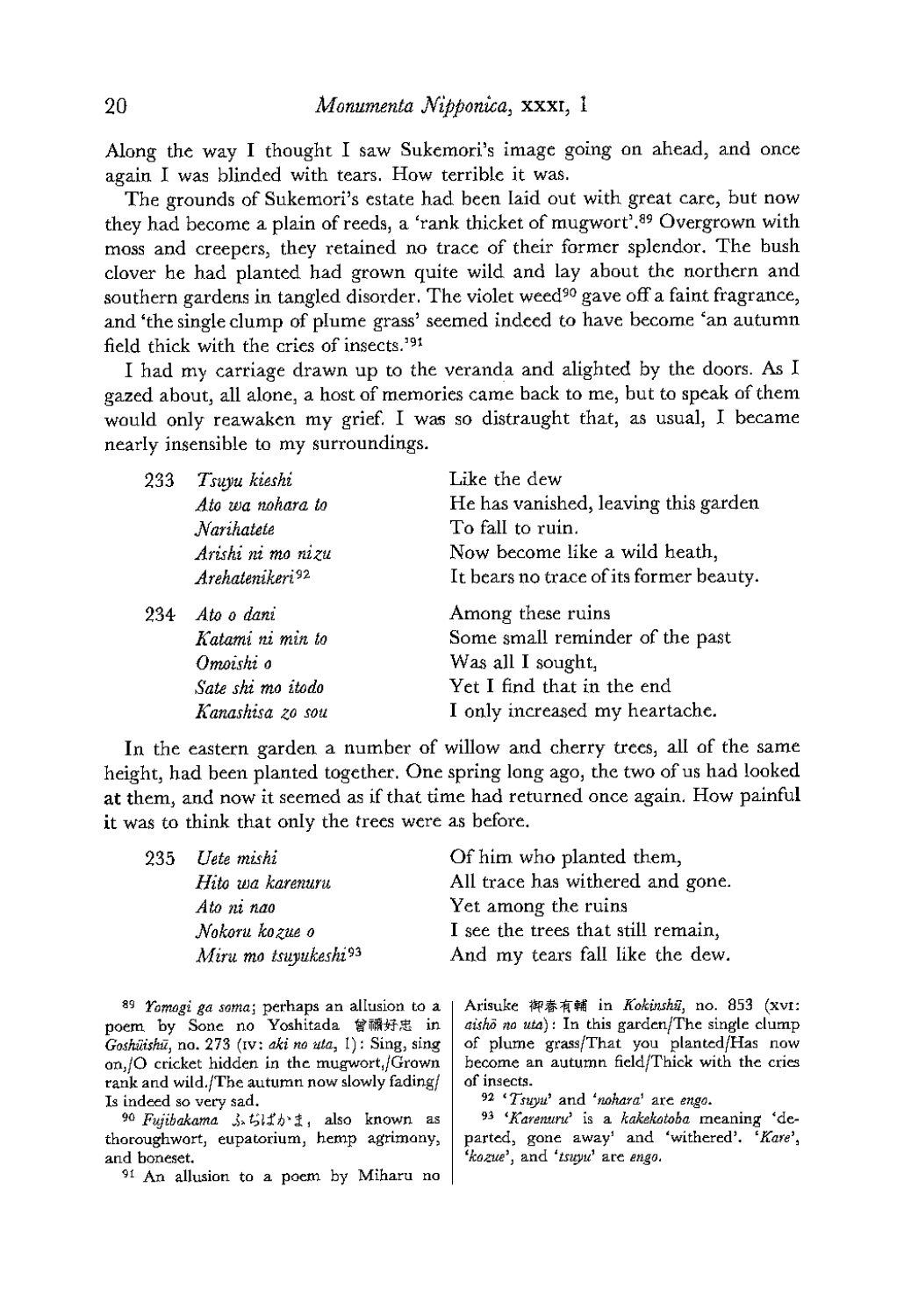|  | 236 Waga mi moshi  | If by chance                         |
|--|--------------------|--------------------------------------|
|  | Haru made araba    | I should survive until spring,       |
|  | Tazune min         | I will come again.                   |
|  | Hana mo sono yo no | O blossoms, you too must not forget  |
|  | Koto na wasure so  | The way life was while yet he lived. |

Another time, on my way somewhere, I happened to pass Sukemori's mansion. It had, of course, gone up in smoke long ago,  $94$  and only the foundation stones remained. The grasses had grown deep, and here and there autumn flowers were blooming. The dew spilled from the leaves, and <sup>I</sup> could hear the mingled cries of the insects. The sadness of their voices impressed me deeply. Feeling that <sup>I</sup> could not pass by, <sup>I</sup> stopped my carriage for a while. When, <sup>I</sup> wondered, will this longing cease?

| 237 | Mata sara ni      | Once again I return              |
|-----|-------------------|----------------------------------|
|     | Uki furusato o    | To gaze on this unhappy spot     |
|     | Kaerimite         | That I knew so well.             |
|     | Kokoro todomuru   | How futile, how pointless it is  |
|     | Koto mo hakanashi | That my heart would linger here. |

Over and over these same thoughts passed through my head, leaving me not a moment's respite. Mylife dragged on endlessly, and again and again <sup>I</sup> heard of misery piled upon further miseries such as <sup>I</sup> cannot describe.

|  | 238 Sadamenaki   | In this world, they say,               |
|--|------------------|----------------------------------------|
|  | Yo to wa iedomo  | Nothing is certain, nothing permanent, |
|  | Kaku bakari      | And yet I think                        |
|  | Uki tameshi koso | Surely there can be no other           |
|  | Mata nakarikere  | Who has suffered as I have.            |

I heard that the former Empress<sup>95</sup> had gone to Ohara, but nothing further. Without the assistance of the right people, there was no way of going to visit her. Yet, not really knowing what <sup>I</sup> was doing, <sup>I</sup> set off for Ohara, my deep devotion to Her Highness as my guide.

As we proceeded into the mountains, our path made mefeel so sad that my

Emperor Antoku; she tried to drown herself at Dannoura but was unceremaniously fished out of the water by Minamoto warriors. She was sent back to the Capital in the fourth, month of 1185 and took holy orders in the following month. Later that year she moved to Jakkoin 寂光院 nunnery in Ohara, in present-day Sakyé-ku of Kyoto, where she spent her remaining years.

<sup>&</sup>lt;sup>94</sup> Before fleeing the Capital in the seventh month of 1183, the Taira set fire to all their residences.

<sup>95</sup> Kenreimon'in, 1155-1213, or Taira no Tokushi, daughter of Kiyomori. She was named Imperial Consort to Emperor Takakura in 1178 and gave birth to the future Emperor Antoku in the same year; she was given the name Kenreimon'in in 1181. Two years later she fled the Capital with the Taira and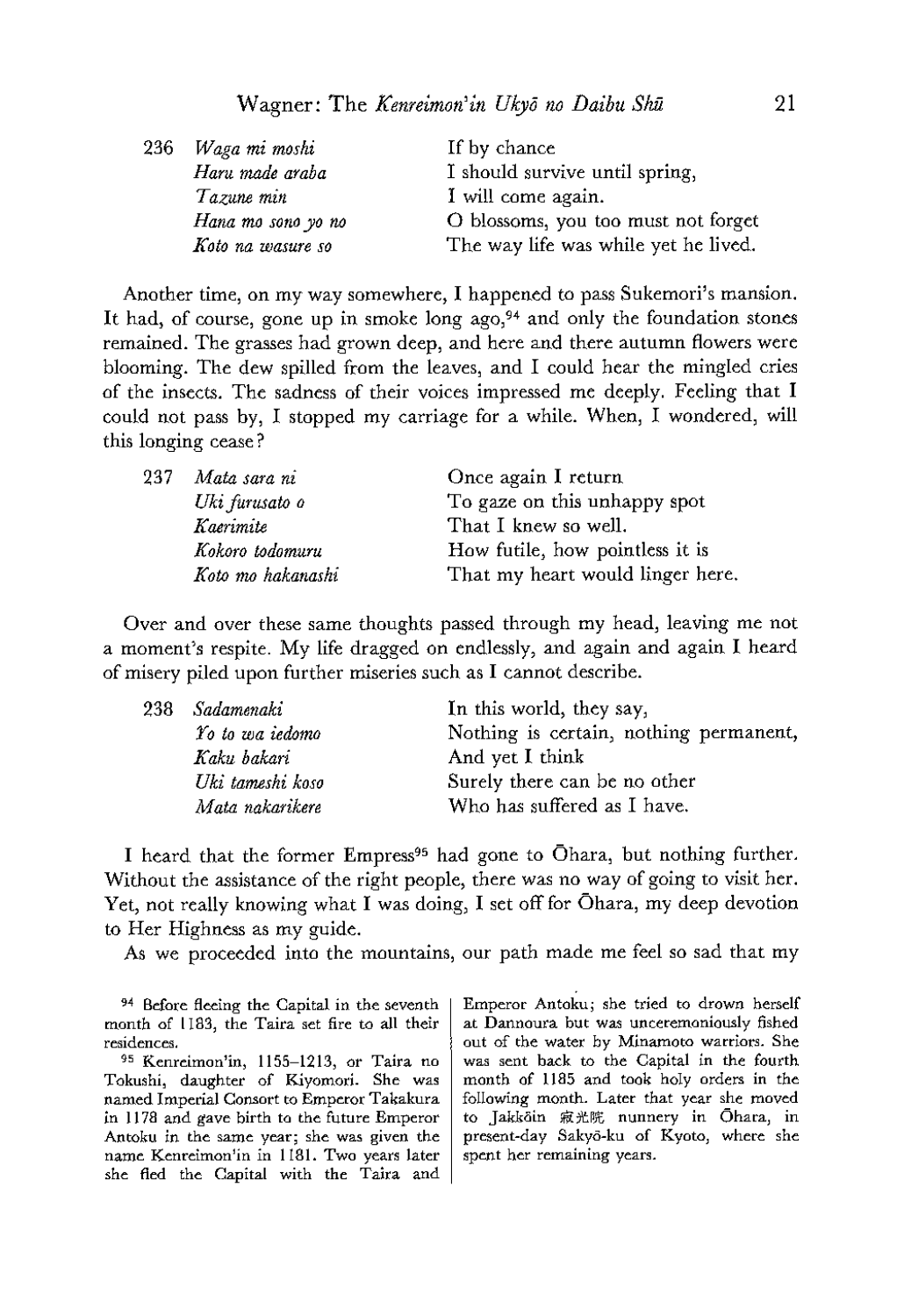tears preceded me. Upon reaching her hermitage, I found that the state of misery in which she lived, her dwelling and its furnishings, were all such as I could not bear to look upon. How could anyone, even one who had never seen her in the past, think that this sort of life was conceivable for one of her station? Whether this was reality or only a dream, for someone such as myself who had served Her Highness, it was too terrible to describe.

The late autumn gale down from the mountains echoed in the branches of the nearby trees. The whispers of the water in the bamboo pipe, the call of the deer, the cries of the insects everywhere sound the same, but here they filled me with a sadness I had never before experienced.

In the days of her youth, the Empress had been served by sixty and moreladiesin-waiting, dressed in layer upon layer of robes cut from brocades as beautiful as spring in the Capital.<sup>96</sup> Here only three or four women, clad in inky black, attended to her needs. And so changed were they that <sup>I</sup> did not even recognize them. As we looked at each other, we could only murmur, 'Alas, alas.' Choked with tears, we could say no more.

| 239 | Ima ya yume                      | Is this a dream?                      |
|-----|----------------------------------|---------------------------------------|
|     | Mukashi ya yume to               | Or is it that the past was a dream?   |
|     | Mayowarete                       | I am at a loss to say.                |
|     | Ika ni omoedo                    | But no matter how I consider it,      |
|     | Utsutsu to zo naki <sup>97</sup> | I cannot believe this is reality.     |
| 240 | Aogimishi                        | Long, long ago,                       |
|     | Mukashi no kumo no               | I gazed with awe at the moon          |
|     | Ue no tsuki                      | Riding above the clouds.              |
|     | Kakaru miyama no                 | Now resting on this remote mountain,  |
|     | Kage zo kanashiki98              | Her radiance is touched with sadness. |

Though she was likened then to the beauty of the cherry blossoms or again to the brilliance of the moon, still these words did not seem adequate. Now she looked like some other person entirely.

Since the Capital held nothing to draw my thoughts, <sup>I</sup> wondered why <sup>I</sup> was going back at all. To leave her struck me as disagreable and somewhat unfeeling.

| 24 I | Yama fukaku                                             | O my heart,                                |
|------|---------------------------------------------------------|--------------------------------------------|
|      | Todome okitsuru                                         | I leave you still at her side,             |
|      | Waga kokoro                                             | Deep within the mountains.                 |
|      | Yagate sumubeki                                         | Be my guide to a purer life,               |
|      | Shirube to o nare <sup>99</sup>                         | That soon I may live with her.             |
|      | <sup>96</sup> An allusion to a poem by the priest Sosei | 98 'Kakaru' is a kakekotoba meaning 'such' |

 $\hat{\mathbb{R}}$  the in Kokinshū, no. 56 (1: haru no uta, I): I look about me:/The willows and the cherry trees/ Are mingled together,/And truly the Capital seems/The brocade of springtime.

97 Fūgashū, no. 1905 (XVIII:  $z\bar{o}$  no uta, 3).

and 'to hang, to rest'. ' $\tilde{O}gimishi'$ , 'kakaru', 'kage', and 'tsuki' are all engo.

99 'Sumu' here means both 'to become clear, to purify' and'talive'.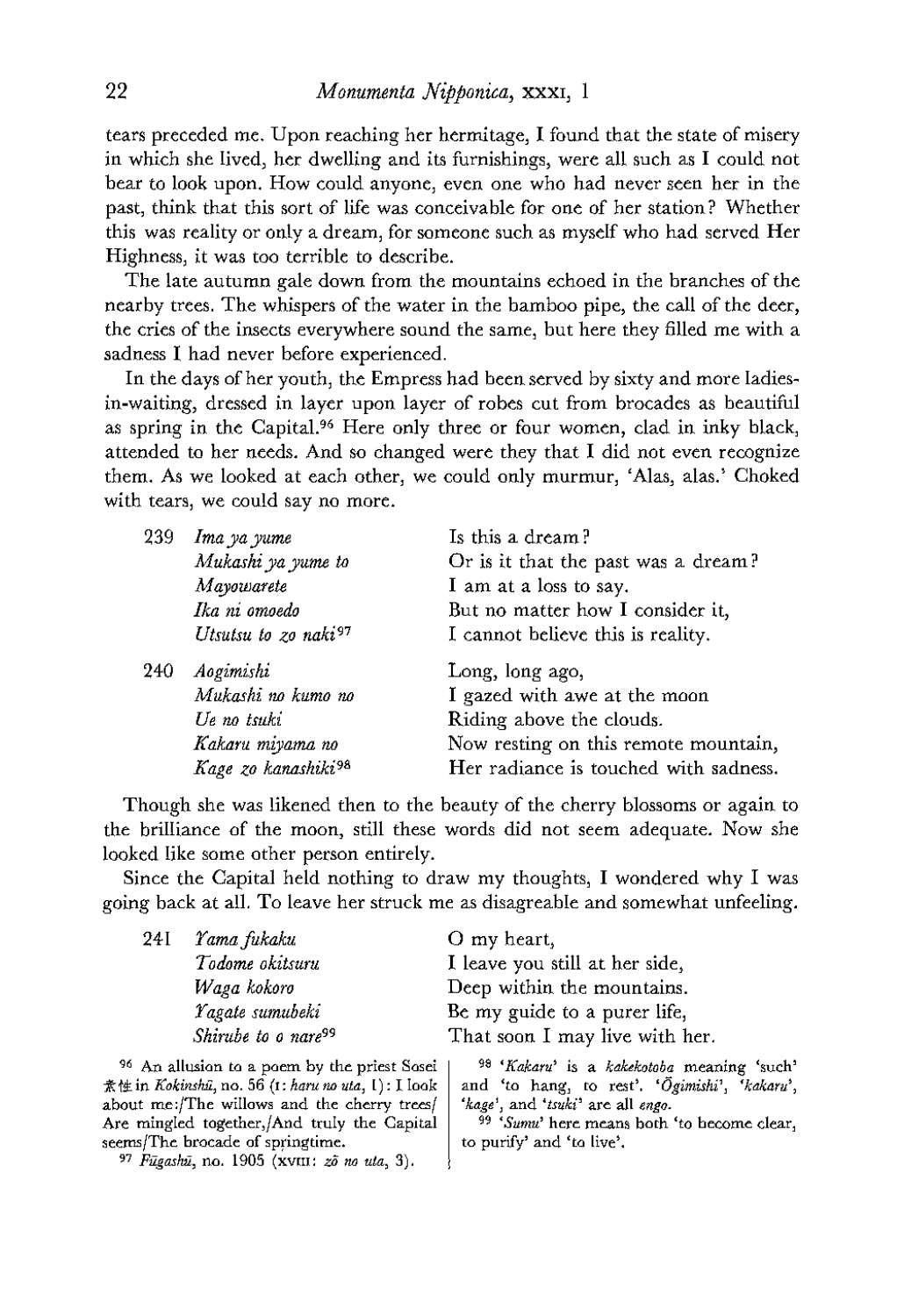Everything made me wish that I were no longer part of this world.

| 242 | Nagekiwabi          | I lament and grieve               |
|-----|---------------------|-----------------------------------|
|     | Waga nakaramashi to | And even wish that I might end    |
|     | Omou made no        | My sojourn in this world:         |
|     | Mi zo warenagara    | I cannot but think my fate is sad |
|     | Kanashikarikeru     | That I have been brought to this. |

<sup>I</sup> wondered how <sup>I</sup> could ever distract myself from my sorrow, and so while visiting somewhere for the first time, it occurred to me to go away on a journey. Yet as soon as I thought of leaving the Capital, memories came flooding back.

| 243 | Kaerubeki          | The road of my return              |
|-----|--------------------|------------------------------------|
|     | Michi wa kokoro ni | Lies ever open before me,          |
|     | Makasete mo        | To follow at my will.              |
|     | Tabidatsu hodo wa  | Yet the beginning of a journey     |
|     | Nao aware nari     | Is always profoundly moving.       |
| 244 | Miyako oba         | I detest the Capital,              |
|     | Itoite mo mata     | And yet somehow I must feel regret |
|     | Nagori aru o       | On parting from it.                |
|     | Mashite to mono o  | I remember one reluctant to leave: |
|     | Omoiidetsuru       | How much greater was his sorrow.   |

My destination was near Sakamoto on Mt Hiei. The falling snow darkened the sky and made mefeel as if <sup>I</sup> werefar, far away, quite cut off from the Capital. What sort of memories was I looking for, I wondered forlornly, to have come to such a place as this?

Late that night, <sup>a</sup> flock of geese flew over my lodging place. Their melancholy cries moved medeeply, and <sup>I</sup> found myselfin tears.

| 245 | Uki koto wa<br>Tokorogara ka to<br>Nogaruredo       | I fled my old haunts,<br>Thinking a change would heal my<br>misery,      |
|-----|-----------------------------------------------------|--------------------------------------------------------------------------|
|     | Izuku mo kari no<br>Yado to kikoyuru <sup>100</sup> | Yet the cries of the geese                                               |
|     |                                                     | Remind me that wherever I may go<br>I will find but a fugitive dwelling. |

I had passed only a single barrier<sup>101</sup> and thus had not come far, yet the gale echoing through the trees was far wilder than that in the Capital.

| $100$ 'Kari' here means both 'geese' and 'fugi- | <sup>101</sup> The famous Osaka Barrier, located south |
|-------------------------------------------------|--------------------------------------------------------|
| tive, transient'.                               | of present-day Ōtsu in Shiga.                          |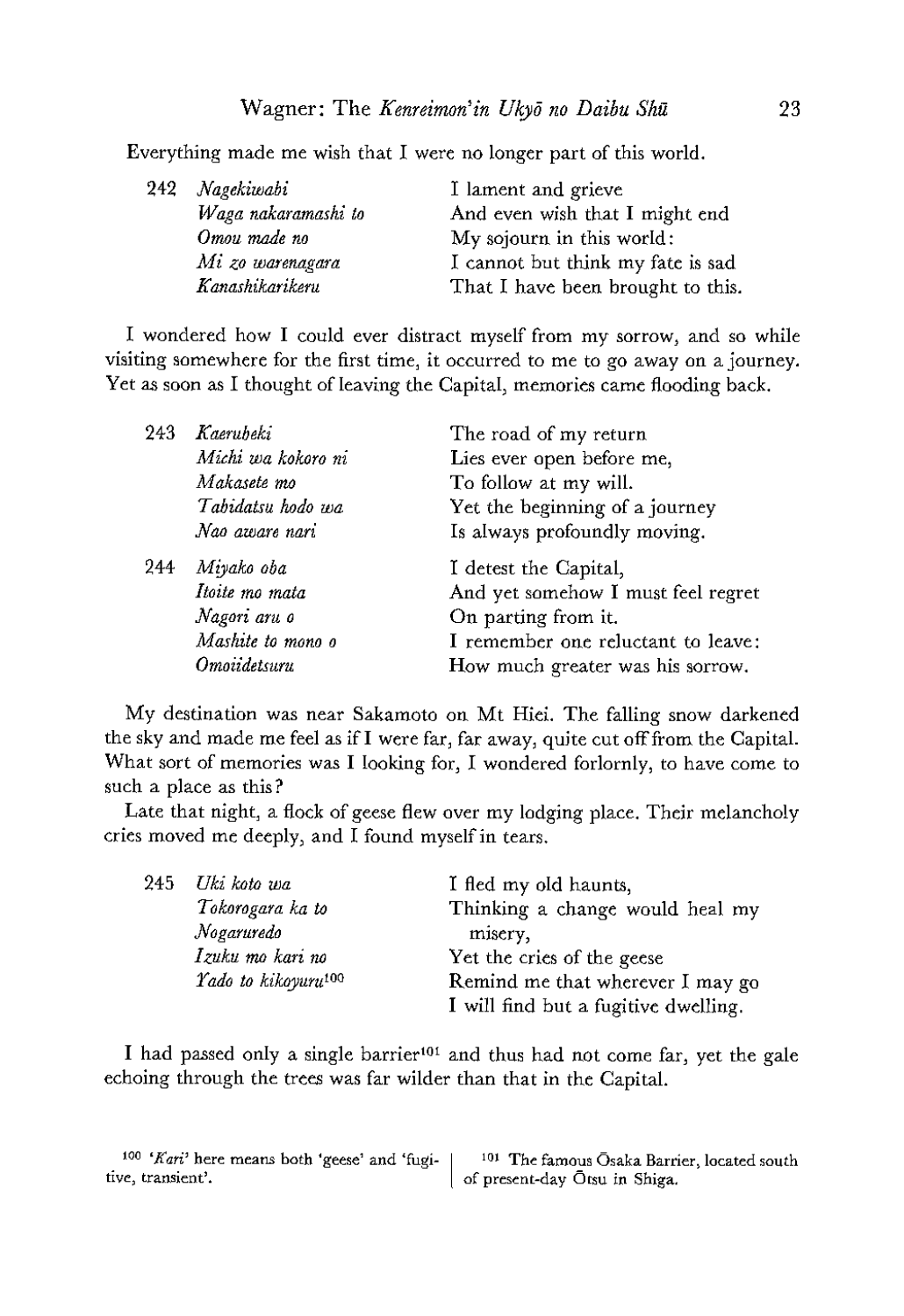| 246 | Seki koete        | Passing the Barrier,                 |
|-----|-------------------|--------------------------------------|
|     | Iku kumoi made    | No great stretches of cloud-banked   |
|     | Hedatenedo        | skv                                  |
|     | Miyako ni wa ninu | Separate me from home.               |
|     | Yamaoroshi kana   | Yet how unlike those in the Capital, |
|     |                   | The stormy winds down from the       |
|     |                   | mountain!                            |

With great care <sup>I</sup> performed the rites and prayed with all my heart that the one <sup>I</sup> had loved might find peace in the next world. Yet, as ever, useless regrets welled up within me.I tried to put them out of my mind, but how could <sup>I</sup> help it?

I arose and went to look outside. There stood an orange tree, heavily laden with snow, reminding me of an incident at the Palace. When could it have been?

One morning after a heavy fall of snow, <sup>I</sup> saw him dressed in a court robe, now somewhat limp, as though he had been on night duty. He broke off a snowcovered spray from an orange tree and brought it it to me. When I asked him why he had chosen a spray from that particular tree, he replied, "The orange tree stands in a quarter which <sup>I</sup> frequent <sup>a</sup> great deal, and there is a tie of affection between us.<sup>1102</sup>

<sup>I</sup> remembered it as clearly as if it were happening at that very moment, and. my sorrow was such as words cannot describe.

|  | 247 Tachinareshi  | He knew it well,                  |
|--|-------------------|-----------------------------------|
|  | Mikaki no uchi no | The orange tree within the Palace |
|  | Tachibana mo      | walls.                            |
|  | Yuki to kienishi  | Could it be                       |
|  | Hito ya kouran    | That it, too, longs for him,      |
|  |                   | Who vanished like melting snow?   |

Such was my poem, as <sup>I</sup> thought of that tree of old. The leaves of the tree <sup>I</sup> was actually looking at grew in profusion, but their color spoke of sadness.

| 248 | Koto towan         | Let me ask you:                   |
|-----|--------------------|-----------------------------------|
|     | Satsuki narade mo  | Though it is not the rainy month, |
|     | Tachibana ni       | Among the orange flowers          |
|     | Mukashi no sode no | Does the fragrance still linger   |
|     | Ka wa nokoru ya to | Of those sleeves of long ago?103  |

 $102$  On the south side of the Ceremonial Palace Guards, hence the bond of affection Hall of the Imperial Palace were planted two between him and orange trees in general. trees: a cherry to the east (left) and an orange tree to the west (right), the latter tree being known as the Orange Tree of the Right Division (ukon na tachibana 右近の橋). Sukemori was appointed a Provisional Middle Commander of the Right Division of the Inner

between him and orange trees in general.

<sup>403</sup> This poem alludes throughout to Kokin  $sh\tilde{u}$ , no. 139 (III: natsu no uta): Orange blossoms/ Awaiting the tainy month ta bloom:/In their fragrance/E breathe the scent of the sleeves/ That belonged to one of long ago.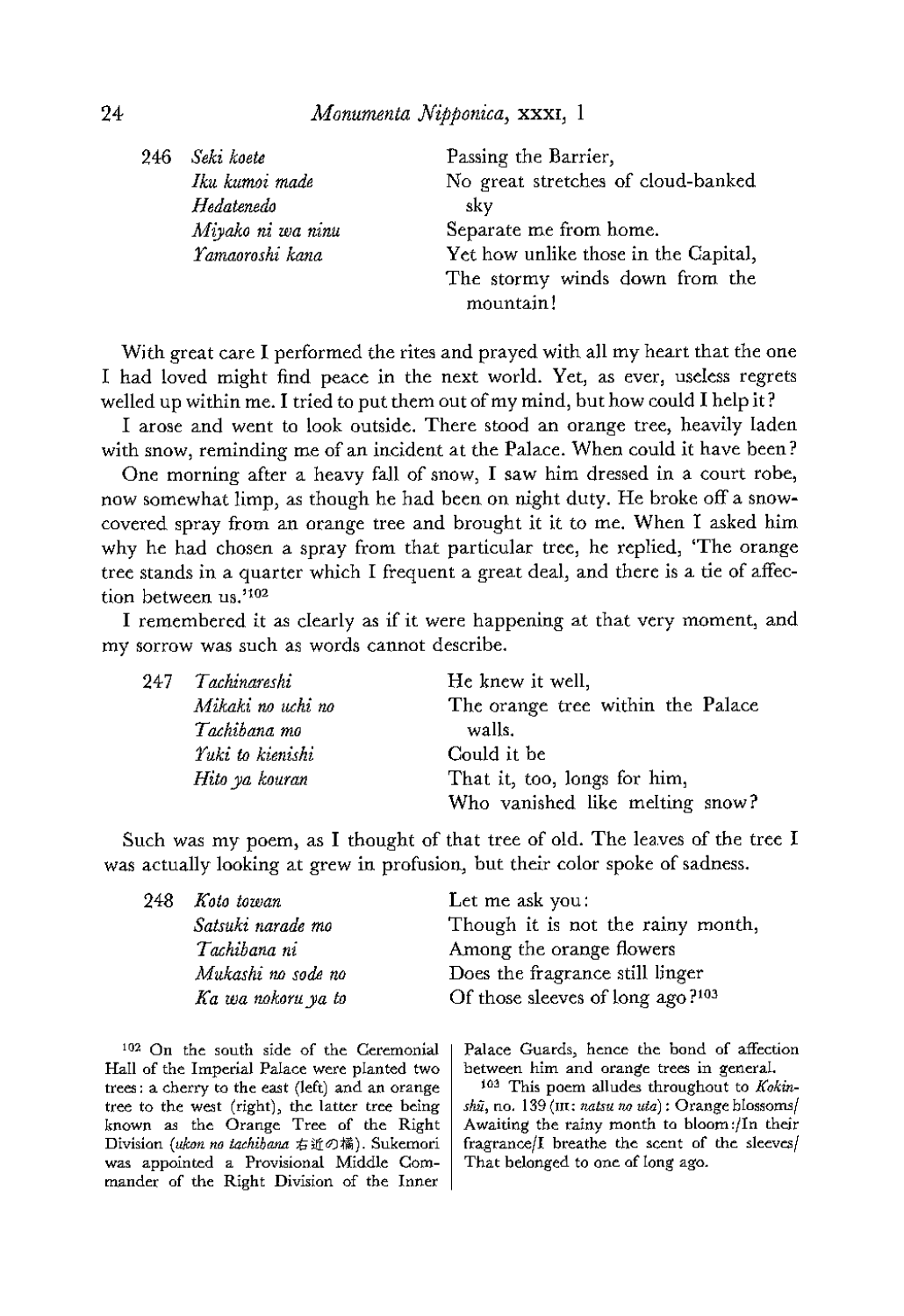When the wind blew, <sup>I</sup> heard the sound of the bird clapper, and this, too, was somehow sad.

| 249 | Arishi yo ni                   | The world of old                 |
|-----|--------------------------------|----------------------------------|
|     | Arazu naruko no                | Will never come again, they say: |
|     | Oto kikeba                     | Yet the clapper's sound          |
|     | Suginishi koto zo              | Makes those events long passed   |
|     | Itodo kanashiki <sup>104</sup> | Grow all the more affecting.     |

Gazing far away into the distance, I became aware of the great expanse of sky separating me from the Capital.

| 250 | Waga kokoro          | Lost in thought,                |
|-----|----------------------|---------------------------------|
|     | Ukitaru mama ni      | My spirit floating aimlessly,   |
|     | Nagamureba           | I gaze at the sky.              |
|     | Izuku o kumo no      | In all directions, without end, |
|     | Hate to shi mo nashi | The clouds stretch on and on.   |

It was a day sometime around the beginning of the twelfth month. After nightfall, something neither quite snow nor rain fell from time to time. The scudding clouds roiled and twisted. The sky remained only partly overcast, and here and there groups of stars now shone, now disappeared. <sup>I</sup> lay down and pulled <sup>a</sup> coverlet over my head. Late that night, <sup>I</sup> imagine it must have been about the second quarter of the Hour of the  $Ox$ ,<sup>105</sup> I thrust the coverlet aside and looked up at the sky. It had grown unusually clear and had taken on a soft blue color. Large stars of particular brilliance appeared across the whole expanse of sky. It was uncommonly beautiful. It looked like pale indigo paper, lightly scattered with bits of foil. I felt as though tonight I was looking at the sky for the first time. I had often seen starlit skies so bright that the moon appeared to be shining, but that night, perhaps because of the particular time and place, seemed somehow different, and I became lost in thought.

| 251 | Tsuki o koso                   | It is upon the moon                   |
|-----|--------------------------------|---------------------------------------|
|     | Nagamenareshika                | That so often I have gazed            |
|     | Hoshi no yo no                 | enraptured,                           |
|     | Fukaki aware o                 | But tonight                           |
|     | Koyoi shirinuru <sup>106</sup> | I have come to understand at last     |
|     |                                | The profound beauty of a starlit sky. |

When I was on my way to the shrine at Hiyoshi,<sup>107</sup> the snow fell so heavily

<sup>104</sup> '*Naruko*' is a *kakekotaba* which, as well  $^{106}$  *Gyokuyōshū*, no. 2151 (xvt:  $z\bar{o}$  no uta, 3).<br>as meaning 'bird clapper', contains the attribu-  $^{107}$  Hie Shrine, popularly known as Sannō as meaning 'bird clapper', contains the attribu-<br>tive of the copula naru,<br>and located in Otsu in Shiga,

 $105$  1,30-2.00 A.M.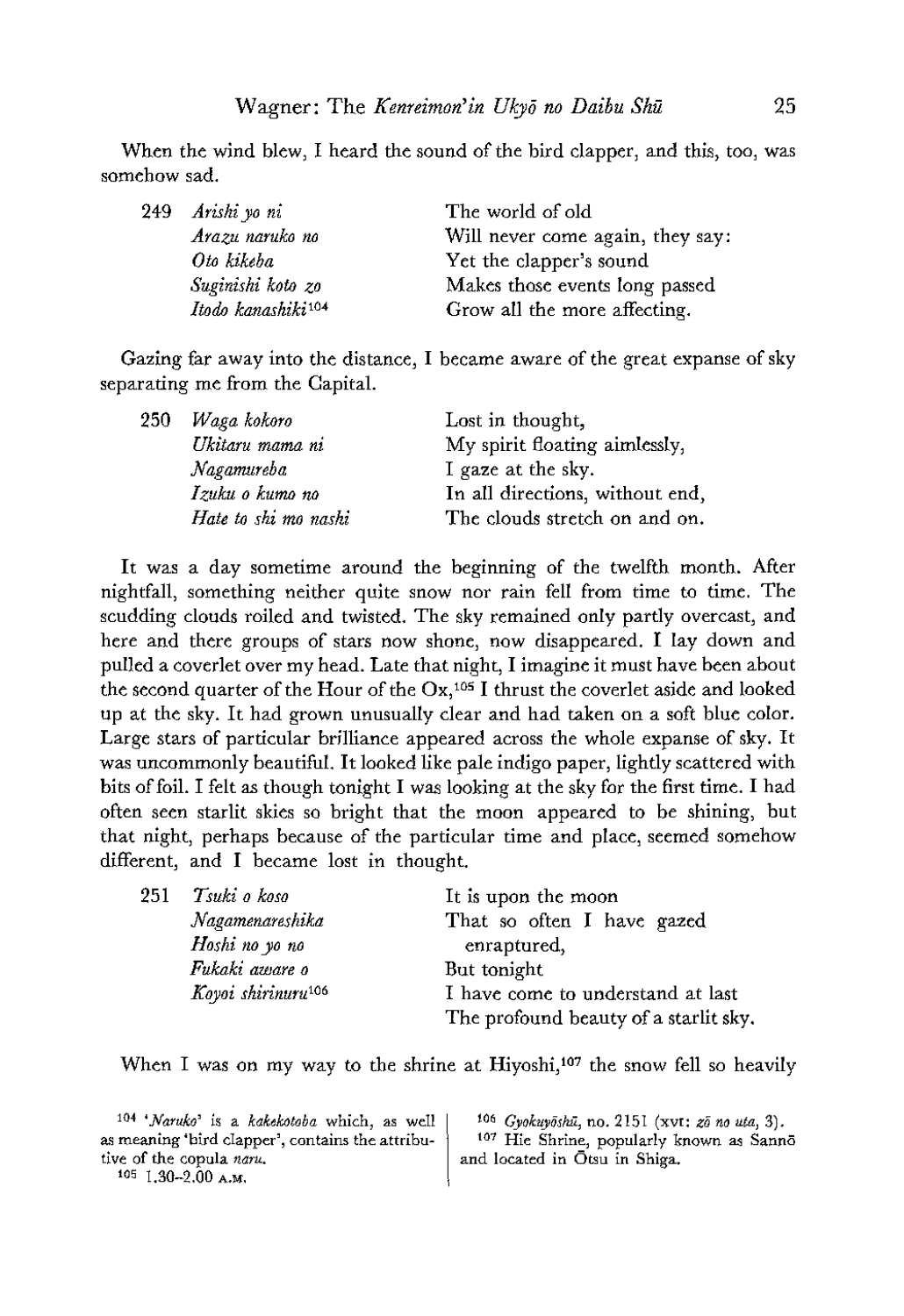that it darkened the sky, and a great deal of it piled up on the front rail of my palanquin. <sup>I</sup> spent all night at my devotions and returned to my lodgings at dawn. On the way back, when <sup>I</sup> raised the blind, the snow flew inside, getting into my sleeves and collar. I tried to brush it off my sleeves, but the snow was already frozen where it had landed. It looked so pretty, scattered in random figures, that <sup>I</sup> wanted to show it to someone, and it saddened me to think that there was no one who would understand.

|  | 252 Nanigoto o  | What, I wonder,                    |
|--|-----------------|------------------------------------|
|  | Inori ka subeki | Can be the use of further prayer   |
|  | Waga sode no    | Since I find                       |
|  | Kõri wa token   | There is no way to melt the ice    |
|  | Kata mo araji o | Frozen to my tear-stained sleeves? |

At my lonely lodging, the snow, perhaps waiting for <sup>a</sup> fresh fall to bear it company, still had not completely melted, and the sky stayed vaguely overcast.

| 253 | Sarade dani                     | Even without this,                 |
|-----|---------------------------------|------------------------------------|
|     | Furinishi koto no               | Those things which have befallen   |
|     | Kanashiki ni                    | Would still be sad.                |
|     | Yuki kakikurasu                 | And now the sky is dark with snow: |
|     | Sora mo nagameji <sup>108</sup> | I cannot bear to gaze upon it.     |

Despite my resolve, I gazed all night long at the sky. At times the clouds rolled in, At others they were swept away. Their patterns never for a moment remained the same.

|  | 254 <i>Özora</i> wa             | The over-arching sky,               |
|--|---------------------------------|-------------------------------------|
|  | Hare mo kumori mo               | Now clear, now filled with clouds,  |
|  | Sadamenaki o                    | Forever in motion,                  |
|  | Mi no uki koto wa               | While constant only in suffering,   |
|  | Itsu mo kawaraji <sup>109</sup> | My drifting life will never change. |

The sound of the bird clappers outside seemed to add to my loneliness. The year was drawing to a close. The fields and the nearby trees had withered and been swept bare by the wind. In such a world, bereft of anything that would call forth memories, there was much to which my fate might be compared.

| 255 Aki sugite<br>Naruko wa kaze ni<br>Nokorikeri<br>Nani no nagori mo<br>Hito no yo zo naki | Autumn is gone,<br>And the sound of the bird clapper<br>Lingers in the wind.<br>No memories, no reminders of the<br>past<br>Remain for me in the world of men. |
|----------------------------------------------------------------------------------------------|----------------------------------------------------------------------------------------------------------------------------------------------------------------|
|                                                                                              |                                                                                                                                                                |

108 The word 'furi' carries two meanings  $109$  'Hare', 'kumori', and 'uki' are engo. — 'to fall' and 'to grow old, to age'.